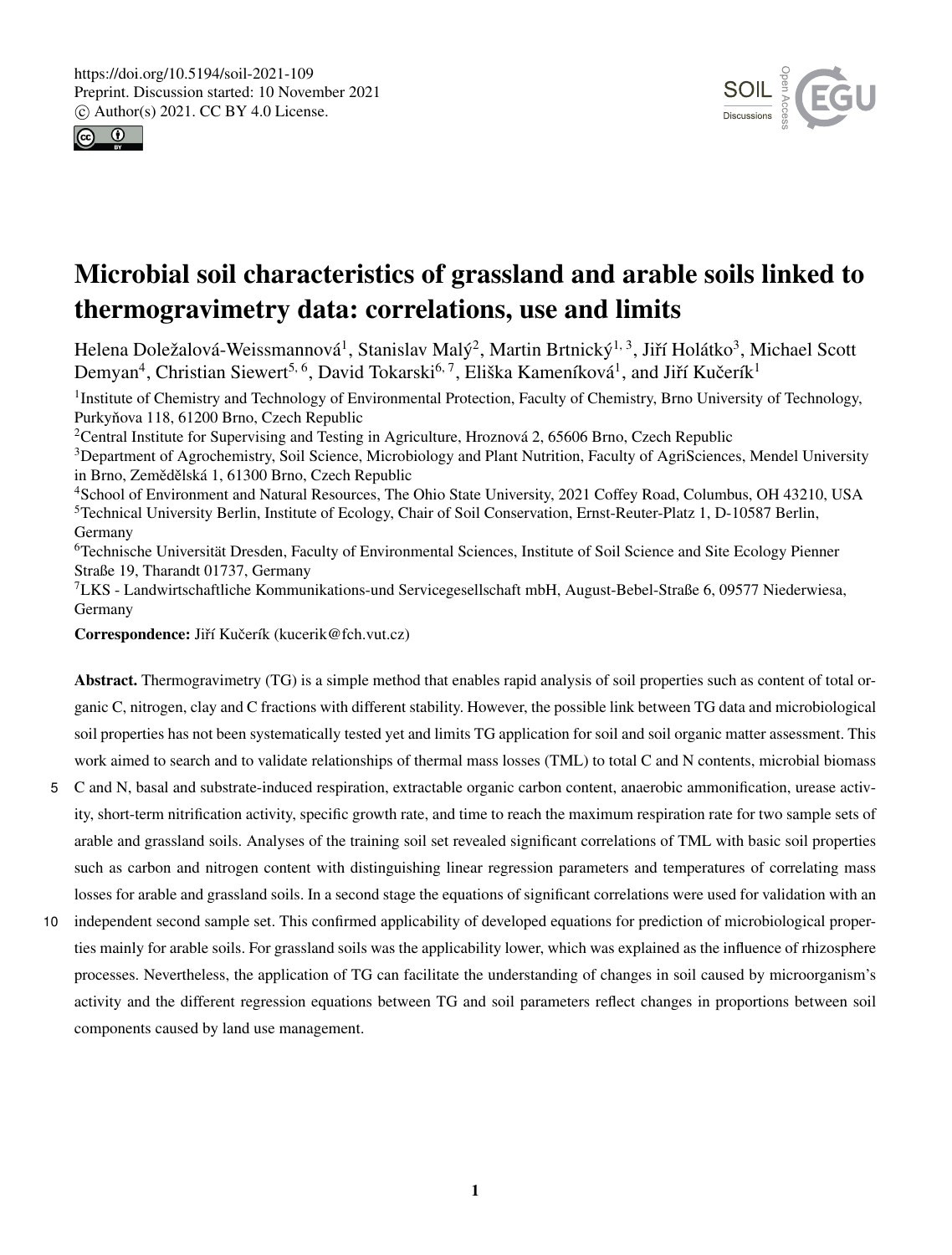



## 15 1 Introduction

Assessment of soil quality and health is currently based on complex soil quality indexes (SQI), which require the measurement of physical, chemical and/or biological properties (Gil-Sotres et al., 2005). Currently, three groups of SQI are recognized: chemical, physical and biological. Chemical indicators include pH, total and organic C, total N, extractable P, nutrient level; among physical indicators belong soil texture, rooting depth, electrical conductivity, infiltration rate, bulk density, water reten-20 tion capacity and biological SQI are represented by C and N microbial biomass, potentially mineralizable N, soil respiration,

- soil enzyme activities and others. Different SQI parameters have different sensitivity towards shifts in soil processes and composition. The physical parameters response mainly to drastic soil changes, whereas the biological and biochemical parameters are sensitive even to very slight soil modifications. Also chemical parameters can be in specific cases very sensitive to shifts in soil processes. Hence, the SQI should always include biological, biochemical and chemical parameters, which are sensitive
- 25 and response rapidly.

However, the analysis of a wide range of properties requires a multitude of methods and approaches that may be costly, laborious, time-consuming and not achievable in all laboratories. Besides, the increasing number of methods increases the probability of experimental errors (David et al., 2019), reduces comparability of results and applicability of calculated indexes.

An alternative approach is to use a validated technique to determine many soil properties in one simple measurement with 30 high reliability and reproducibility. Such an approach would save time, reduce costs and decrease the probability of experimental biases, especially in studies with large number of soil samples (Askari et al., 2015).

Among most frequently discussed methods are the spectroscopic techniques such mid- and near-infrared spectroscopies (Chang et al., 2001; Demyan, 2013; Demyan et al., 2013, 2012; Giacometti et al., 2013; Knox et al., 2015; Parikh et al., 2014; Stenberg et al., 2010; Wetterlind, 2013; Zbíral et al., 2017; Zornoza et al., 2008). A second group includes methods of

- 35 thermal analysis that provide much information on soil dynamics and microbiological processes (Harris et al., 2012; Barros et al., 2016, 2011, 2010, 2007, 2000; Herrmann et al., 2014; Plante et al., 2010, 2009), on fractionation of soil organic matter according to thermal or thermo-oxidative stability (Pospíšilová et al., 2011; Coelho et al., 2013), soil moisture (Wang et al., 2011) or on soil organic C (SOC), N and clay content (Kristl et al., 2016; Siewert, 2004, 2001; Vuong et al., 2013). Among the most common thermoanalytical method is thermogravimetry (TG) by which a sample is heated using a linear heating program
- 40 with continuously monitoring of sample mass (Rotaru et al., 2008; Rotaru and Goşa, 2009). The evaluation of results is most frequently based on dependency of recorded mass losses on temperature or mass loss derivative (De Lisi et al., 2006; Donato et al., 2010). The thermal stability of soil is determined mainly by binding energies of soil organic matter (SOM) components, thermo-oxidative stability, and their accessibility to oxygen and other factors Kucerik (2017).

Besides technical simplicity, TG has several benefits. In particular, it provides both quantitative (mass loss signal) and 45 qualitative (temperature signal) information (Kucerik, 2017). Furthermore, the mass losses obtained in specific temperature intervals reflect some soil properties. Unlike infrared spectroscopy, where signal intensity at certain frequencies may usually be attributed to particular chemical functional groups (n.b. for example infrared is also subject to overlapping vibrational ranges), the mass losses obtained using TG do not always have a clear meaning. This is caused by overlapping of mass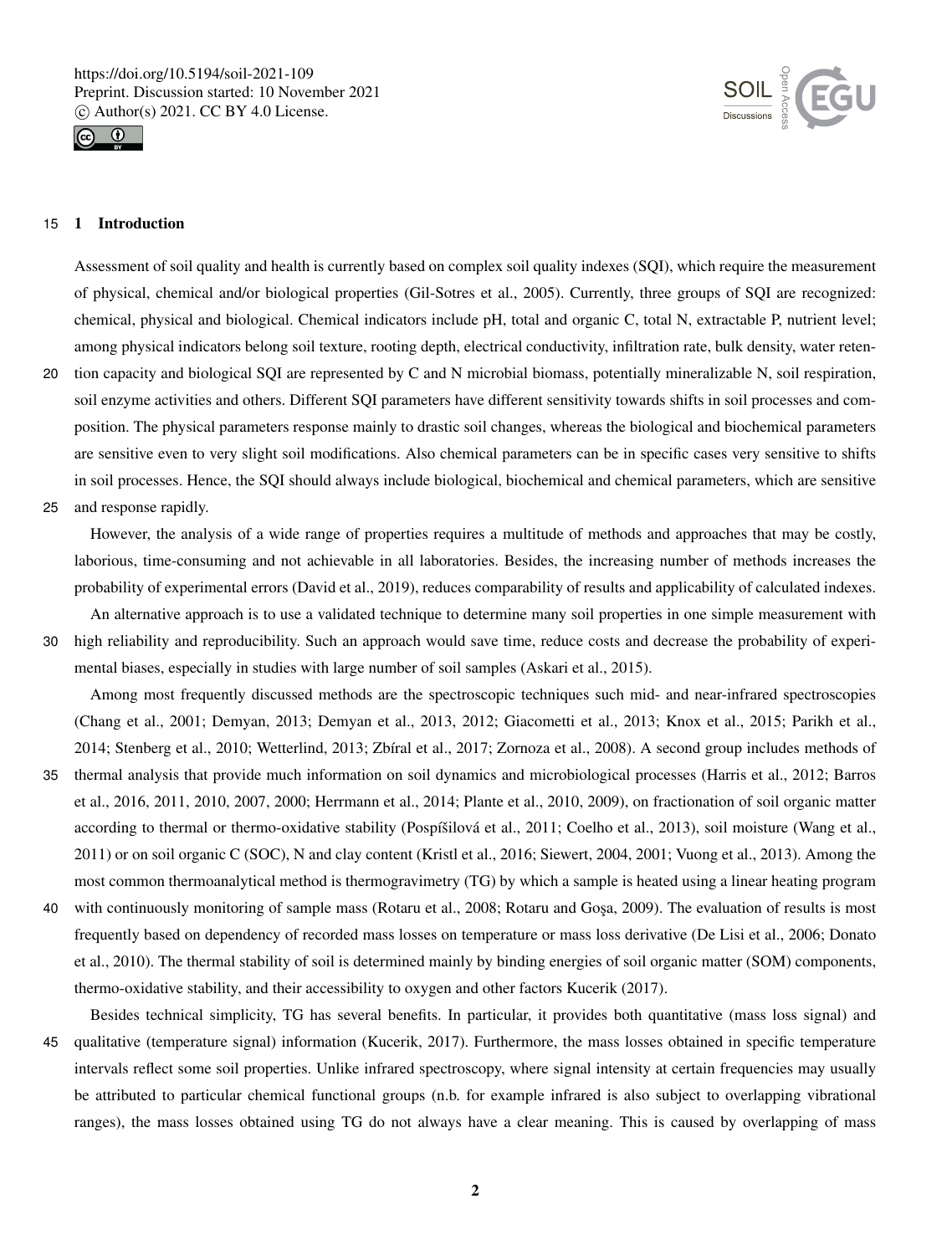



losses originating from various simultaneously occurring processes (evaporation, oxidation, chemical transformation, etc.). 50 Therefore, the biogeochemical meaning of mass losses of soil in some temperature areas usually needs accessory information from additional experiments or by using hyphenated techniques (Fernández et al., 2012).

To avoid evaluation problems caused by these methodological constraints, an alternative evaluation procedure was introduced. In addition to traditional peak analyses, the determination of thermal mass losses (TML) in predefined temperature intervals was used. This approach facilitates sample comparison from different origins and the search for global model in 55 calculations and also reduces consequences of TG measurement noise (Kučerík et al., 2018).

A number of works confirmed significant correlations between TML and various soil properties. In particular, TML correlations were observed for SOC, total nitrogen (TN) and clay contents (Siewert, 2004, 2001), soil carbonates ((Siewert, 2004, 2001), amount and rate of CO2 evolution measured during basal soil respiration under laboratory conditions (Kučerík et al., 2013; Siewert et al., 2012), total SOM content (Kučerík et al., 2018) and soil organic matter fractions of vary biological 60 turnover rates (Tokarski et al., 2020).

In other words, TG enables estimation of physical SQI components such as texture and moisture content, chemical SQI components such as total C and N, but only a limited number of biological SQI components such as soil respiration. Indeed, the biological/biochemical properties are among the most sensitive properties (Gil-Sotres et al., 2005) responding quickly to management changes. Therefore, a rapid alternative estimating multiple soil parameters in one analysis would be beneficial.

65 The aim of this study is to investigate to which extend thermal mass losses by TG analyses can serve as a possible tool for rapid estimation of biological and microbiological (MB) soil properties. Previously highly significant correlations between thermal mass losses and soil properties were observed mainly for soils with very limited anthropogenic influence, while we focused our current study on the comparison of arable soils with semi-natural grassland soils without regular tilling and fertilization.

## 70 2 Experimental

## 2.1 Soil sampling and preparation

All soils originated form a regular monitoring program of the Central Institute for Supervising and Testing in Agriculture, Czech Republic (Poláková et al., 2017). The details on soil types and properties can be found in Supporting information, Table S1 and S2.

75 The first two sample sets consisted of 11 grassland and 21 arable soils and were used to search for interrelations between thermal mass losses and soil properties (training set). The samples were collected in 2018. The second soil set of 5 grassland and 10 arable soils serves for validation of found results (validation set) and was obtained in 2019 from other sites. Importantly, the training and validation set were independent each other.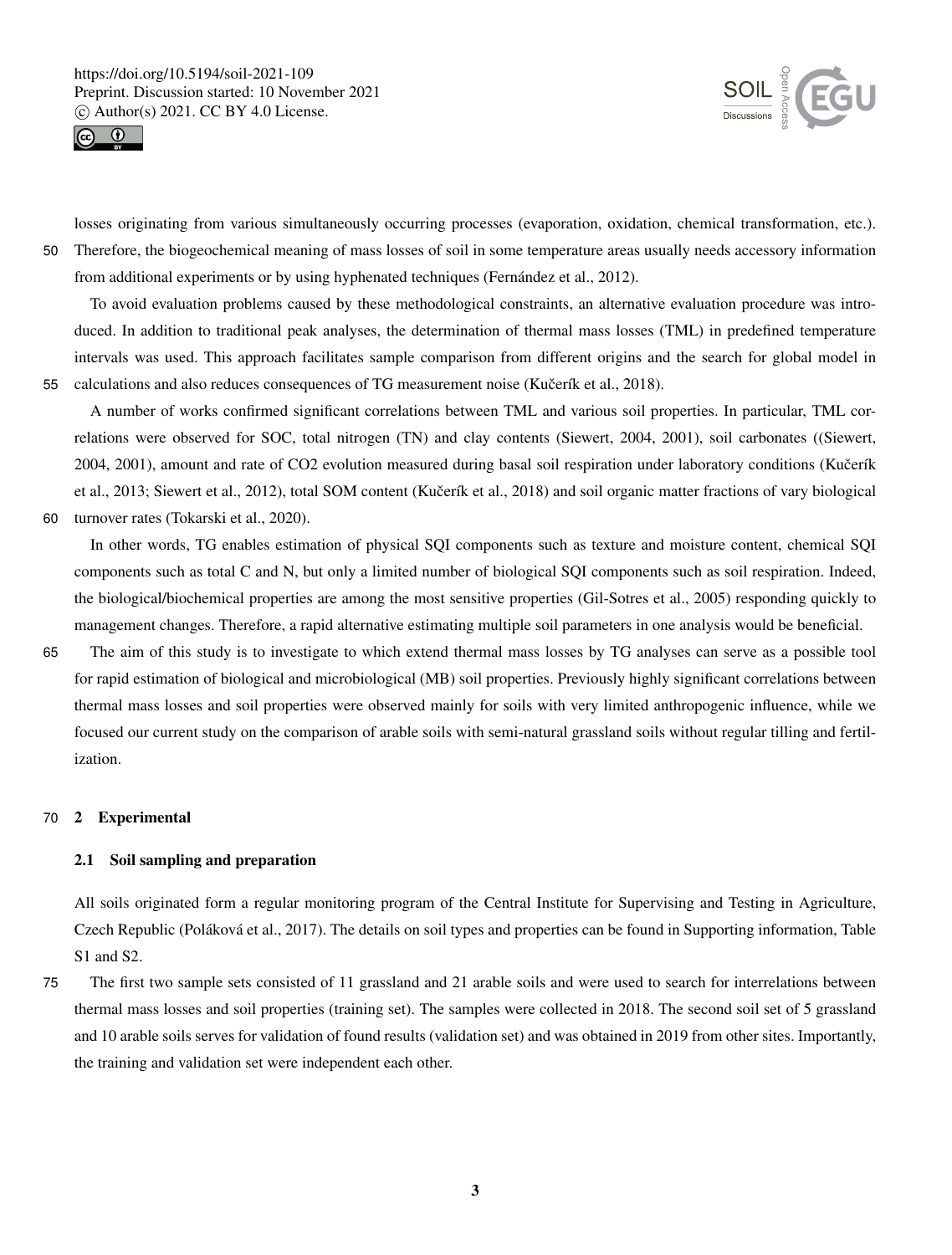



### 2.2 TG analyses and TML determination

80 Prior to TG analyses the air dried and 2 mm sieved soils were stored in a a desiccator to equilibrate at 43 % relative humidity (RH) for 3 weeks prior to analysis to insure comparable conditions for measurement of soils of different origins.

The correlations between TML and soil properties discussed in the introduction were obtained for air dried soils exposed to 76% relative air humidity (RH) prior to TG analysis (Kucerík et al., 2013). Recent results showed that correlations can also ˇ be observed for soils exposed to 43% RH; the RH closer to most laboratory conditions and easier to maintain (Kučerík et al.,

85 2020). For this reason, the thermogravimetric experiments were carried out in air enriched to 43 % RH (at 25 °C) by passing over an oversaturated solution of potassium carbonate as a reactive gas was used. Around 0.2 g of sample was transferred to an alumina sample holder placed into the thermoscale equipped with an autosampler (TA Instruments Q550, New Castle, Delaware, USA) from laboratory temperature (20°C) to 950°C with a heating rate of 5 °C  $min^{-1}$ . The flow rate of the reactive gas (air) was 100 mL  $min^{-1}$ . To maintain samples prior to analysis with the same humidity, the thermoscale autosampler was 90 modified and purged with the same air stream as the thermoscale furnace. All samples were analysed in triplicate. Exemplary

The obtained dependences of mass loss on temperature were averaged and TMLs were obtained, i.e. in total 93 mass losses in 10°C intervals for each soil sample. In this study, the TMLs are reported with upper temperature limit as a subscript. For example,  $TML_{100}$  refers to a thermal mass loss obtained between 90 and 100 $^{\circ}$ C. Mass loss in larger temperature ranges are 95 reported with the whole temperature interval in the subscript, e.g.  $TML_{200-300}$  indicating thermal mass loss between 200 and

300°C.

#### 2.3 Determination of chemical and MB properties of soils

records are reported in Supporting information, Figure S1.

Soil organic carbon (SOC) and total N (TN) were determined by dry combustion using a 28 Series LECO analyser.

- MB analyses were carried out on field-moist fresh, sieved samples (<2mm). Soil microbial biomass C and N ( $C_{bio}$ ,  $N_{bio}$ ) 100 was determined by means of the fumigation-extraction method according to (ISO 14240-2, 1997). Soil (10 g on dry basis) was weighed in three replicates and preincubated for one day at 25°C. If the natural water content was lower than 30% of water holding capacity (WHC), water was added to bring the sample to 60 % of WHC. Soil was fumigated with ethanol-free chloroform for 24 h. Fumigated and unfumigated soils were extracted with 40 mL 0.5 M  $K_2SO_4$ . Estimation of oxidizable C in the extracts was performed photometrically by the dichromate-oxidation method (Yakovchenko and Sikora, 1998). The
- 105 content of organic C of the non-fumigated soil  $(C_{ext})$  was considered the labile fraction of soil C. Nitrogen in the extracts was oxidized to nitrate using the alkaline persulfate oxidation (Cabrera and Beare, 1993) and nitrate was measured photometrically at 210 nm (Kandeler, 1993). Coefficients kC=0.38 and kN=0.45 were used to calculate microbial biomass C and N (Joergensen, 1995).

Oxidizable C ( $C_{OX}$ ) was estimated using wet digestion of 1 g soil sample with 5 ml 0.27 M  $K_2Cr_2O_7$  solution and 7.5 ml 110 concentrated  $H_2SO_4$  according to (ISO 14235, 1998).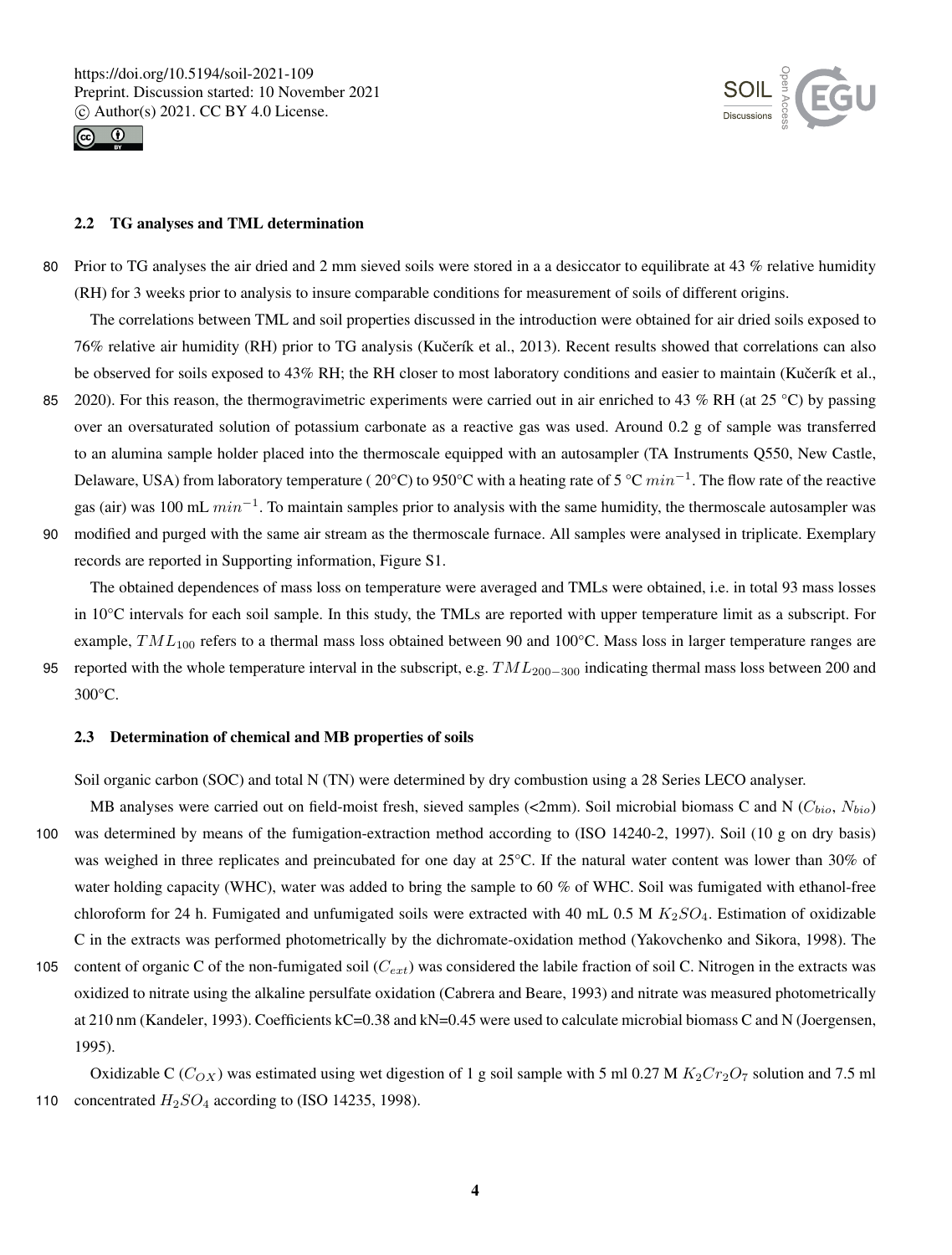



Anaerobic ammonification (AMO) was estimated by incubating 5 g of saturated soil samples at 40°C (Bundy and Meisinger, 1994) for 9 days. The concentration of released  $NH_4^+$  -N was measured photometrically (Forster, 1995) after extraction using 1 M KCl. AMO was expressed as a net increase in released  $NH<sub>4</sub><sup>+</sup> - N$  between days 2 and 9.

Soil suspension containing 5 g of soil, 20 mL borate buffer (75 mM, pH 10) and 2.5 ml of urea solution (4.8 g  $L^{-1}$ ) was 115 incubated 2h for estimation of urease activity (URE). At the end of incubation, 30 ml of a solution containing  $Ag_2SO_4$  (100 mg)  $L^{-1}$ ) and KCl (2.5 M) was added to stop the reaction. A blank was prepared as described above but without the urea solution which was added at the end of incubation (Kandeler and Gerber, 1988). The concentration of  $NH_4^+ - N$  was determined colorimetrically (Forster, 1995)

Determination of microbial respiration as production of  $CO<sub>2</sub>$  (RES) was measured using the titration method. Soils moist-120 ened to 60 % WHC were pre-incubated for six days at 22°C. Incubation of 15.0 g of soil on dry basis was done for 3 days under the same conditions in 350 ml flasks. Released  $CO_2$  was trapped into a solution of 0.1 M NaOH and estimated by titration with 0.1 M HCl (ISO 16072, 2002).

Oxitop©-C measuring heads (Wissenschaftlich-TechnischeWerkstätten) were used for measurement of basal respiration  $(R_B)$ , substrate-induced respiration  $(R_S)$  and growth respiration curves by means of estimation of  $O_2$  consumption. Soil 125 samples were pre-incubated (12.5 g for  $R_B$  and  $R_S$ , 15 g for respiration curves, weights on dry basis) four days at 22°C. Samples were moistened to 60% WHC for  $R_B$  and to 40% WHC for measurement of  $R_S$  and respiration curves if the natural water content was lower. This allowed thorough mixing of soil samples with the substrate containing 8.42 g of glucose, 1.37 g of ammonium sulfate and 0.21 g of potassium dihydrogen phosphate. The added amount was 10 mg  $g^{-1}$  for estimation of  $R_S$ and for measurement of the respiration curves. Samples were incubated 96 h ( $R_B$ , respiration curves) and 10 h ( $R_S$ ) in flasks

- 130 (100 mL for  $R_B, R_S$ ; 500 mL for respiration curves) and the decrease in pressure was regularly recorded, while released  $CO_2$ was trapped into a solution of 2.5 M NaOH. Consumed  $O_2$  was calculated using the equation of state of ideal gas (ISO 16072, 2002). The rates of  $R_B$  and  $R_S$  were calculated using linear regression, and the specific growth rate  $\mu$  by means of non-linear regression from the relationship between cumulative  $O_2$  consumption and time (Pell et al., 2005).  $t_{peakmax}$  denotes the time elapsed between substrate application and the maximum rate of respiration.
- 135 Soil samples were preincubated two days at 25° C prior to estimation of a short-term nitrification activity (SNA) according to (ISO 15685, 2012). Thereafter 60 mL of a medium (pH 7.2) containing potassium phosphate buffer (1 mM), sodium chlorate (15 mM) and ammonium sulfate (3.78 mM) was added, the suspension was shaken and 5 ml of supernatant were taken after two and six hours. To stop nitrification, 5 ml of 4 M KCl was added. The suspension was centrifuged and nitrite was analysed in the supernatant using the method with sulfanilamide and N-(1-naphthyl-ethylenediamine) dihydrochloride (Forster, 1995).

## 140 2.4 Statistical data treatment

A two-step process was used in connecting TML/LTML's with measured soil properties.

In the first step, 93 TMLs were obtained for each soil using TG. Then, the Pearson correlation between the soil parameters (i.e. URE) and TMLs obtained in a specific temperature range (i.e.  $TML_{40-50}$ ) were searched using the training set (either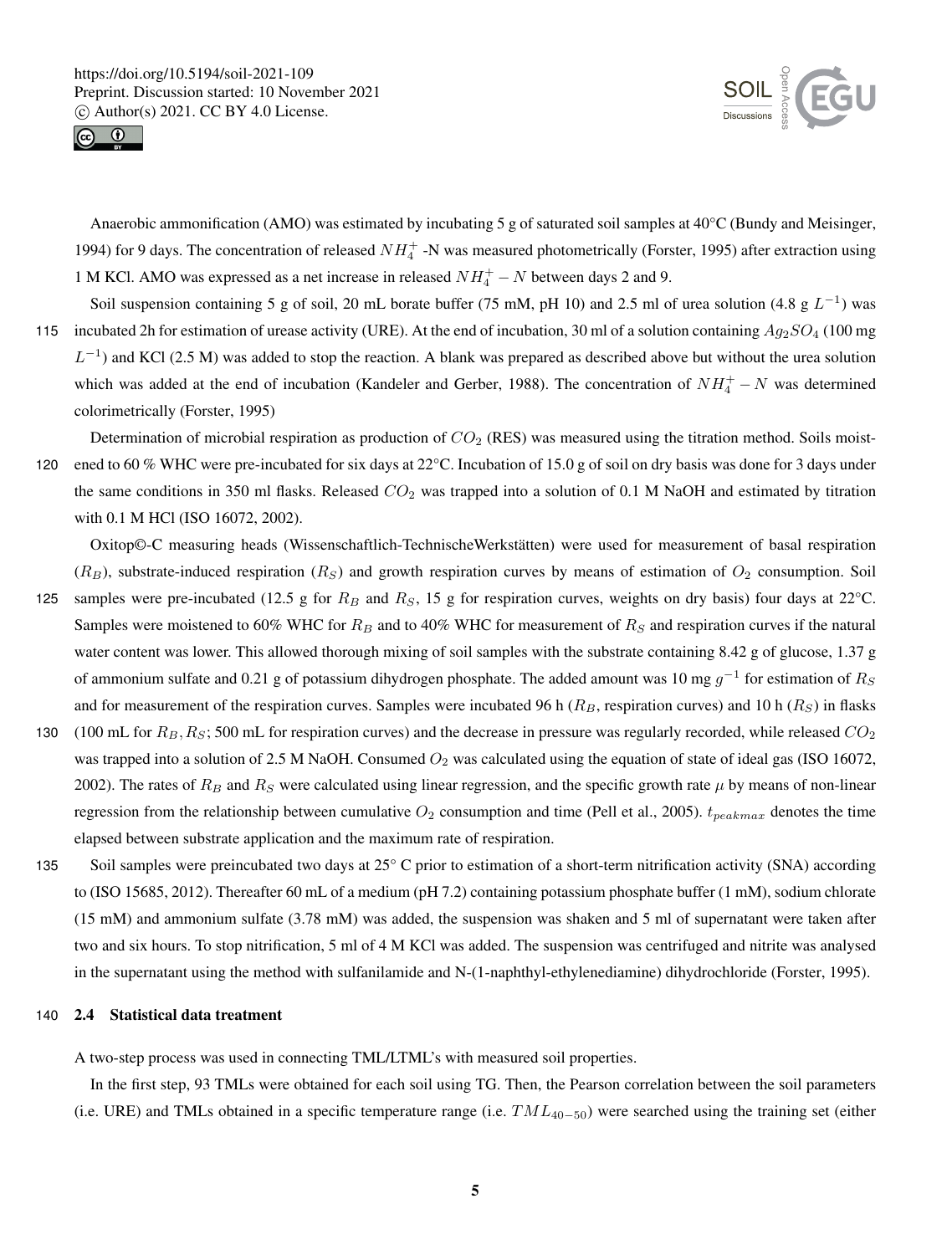



grassland (11 samples) or arable soils (21 samples)). Then the search continued for other TMLs in the temperature range 145 30-600°C. If the p-value (probability) was not  $p \le 0.05$  then two or more TMLs were used to find the best correlation.

In the second step multilinear regression models were developed based on the significant correlations found from step 1. The general equation of the regression model could be express as

$$
Y = A_0 + A_1 X_1 + A_2 X_2 + \dots + A_n X_n \tag{1}
$$

Where Y is the dependent variable, i.e. soil property,  $A_0$  is intercept,  $A_1 - A_n$  are regression coefficients and  $X_1 - X_n$  are 150 independent variables i.e. mass losses. The statistical criteria used for selection or removal of variables from regressions were based on either the significance (probability) of the F value, or the F value itself. The parameters, which did not correlate with a TML at significance level < 5% were subjected to further analysis, in which two or more TMLs were involved.

The developed equations were verified using verification set consisting of 5 grassland and 10 arable soils. The criterion for testing the significance of the regression model was correlation coefficient r and significance level  $p \le 0.05$ .

155 All the correlations were carried out in Excel and Statistica using a 95% confidence interval. Based on the correlations, the regression equations were developed and verified using soils in verification sets.

## 3 Results

## 3.1 Relationships between chemical and MB parameters and mass losses (TML)

Figure1 A, B, C, and D report the correlation coefficients of a single TML (mass loss in 10°C intervals) with a soil property 160 of grass land soils. Figure2 reports the results of the same approach for arable soils. The coefficients are reported in the temperature range 30-600°C, because the thermal degradation of soil organic matter occurs in this range, while above this range generally only inorganic carbon is degraded and coefficients are much lower. In addition, the temperatures displayed on the x axes are the upper limits of TMLs and the plot is a series of discrete points, which were connected by lines to enhance range generally only inorganic carbon is degraded and coefficients are much lower. In addition, the temperatures displayed on<br>the x axes are the upper limits of TMLs and the plot is a series of discrete points, which were

165 lines).

It can be seen that the individual TMLs are parts of usually wider temperature interval in which the correlation coefficients are high. Comparison of results in both figures suggests slightly higher correlations between MB parameters and TML in arable soils. This is also confirmed in Table 1, which reports the multilinear regressions between TML and MB with the highest correlation coefficients and significance level  $\leq$  5% (Table 1). As aforementioned, the parameters, which did not correlate with

170 a TML at significance level < 5% were subjected to further analysis, in which two or more TMLs were involved (Equation 1). The results are also reported in Table 1.

Table 2 then summarizes the Pearson correlation coefficients between mass losses in large thermal mass loss areas (LTML) and soil properties. Also in this case can be seen that some LTML correlate with MB soil properties.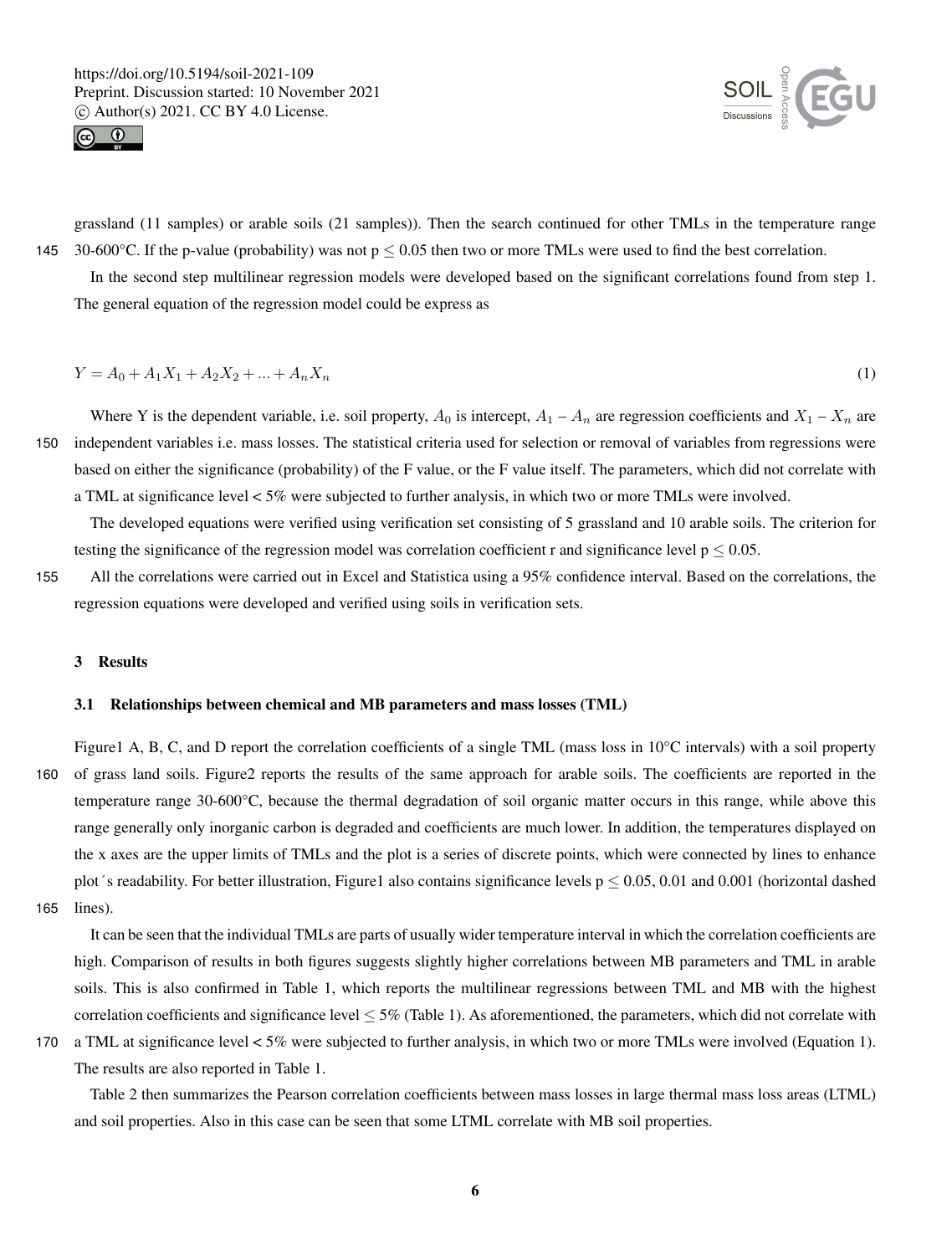





Figure 1. Correlation coefficients of the relationship between TMLs at different temperatures and soil properties for grassland soils. For the abbreviations see the text. The dashed lines mark the significance levels (N = 11) for  $p < 0.05$  is  $r = 0.60$ , for  $p < 0.01$  is  $r = 0.73$  and for  $p <$ 0.001 is  $r = 0.85$ .

The same approach was applied to seek for the relationship between soil MB properties and LTMLs, i.e. mass losses in 175 larger temperature areas. Table 3 reports the continuing numbering of the LTML-based equations for both grassland and arable soils, which are in Table 2 indicated in bold.

## 3.2 Verification

As aforementioned in the experimental part, additional sets of arable and grassland soils were used for verification. The verification results of the developed equations are reported in Table 4 for both TML- and LTML-based equations. As a measure of

180 closeness between predicted and measured MB values (goodness of fit) we used the Pearson correlation coefficient, slope and intercept of the predicted and measured values. An optimal fit is Pearson coefficient and slope close to 1, and intercept close to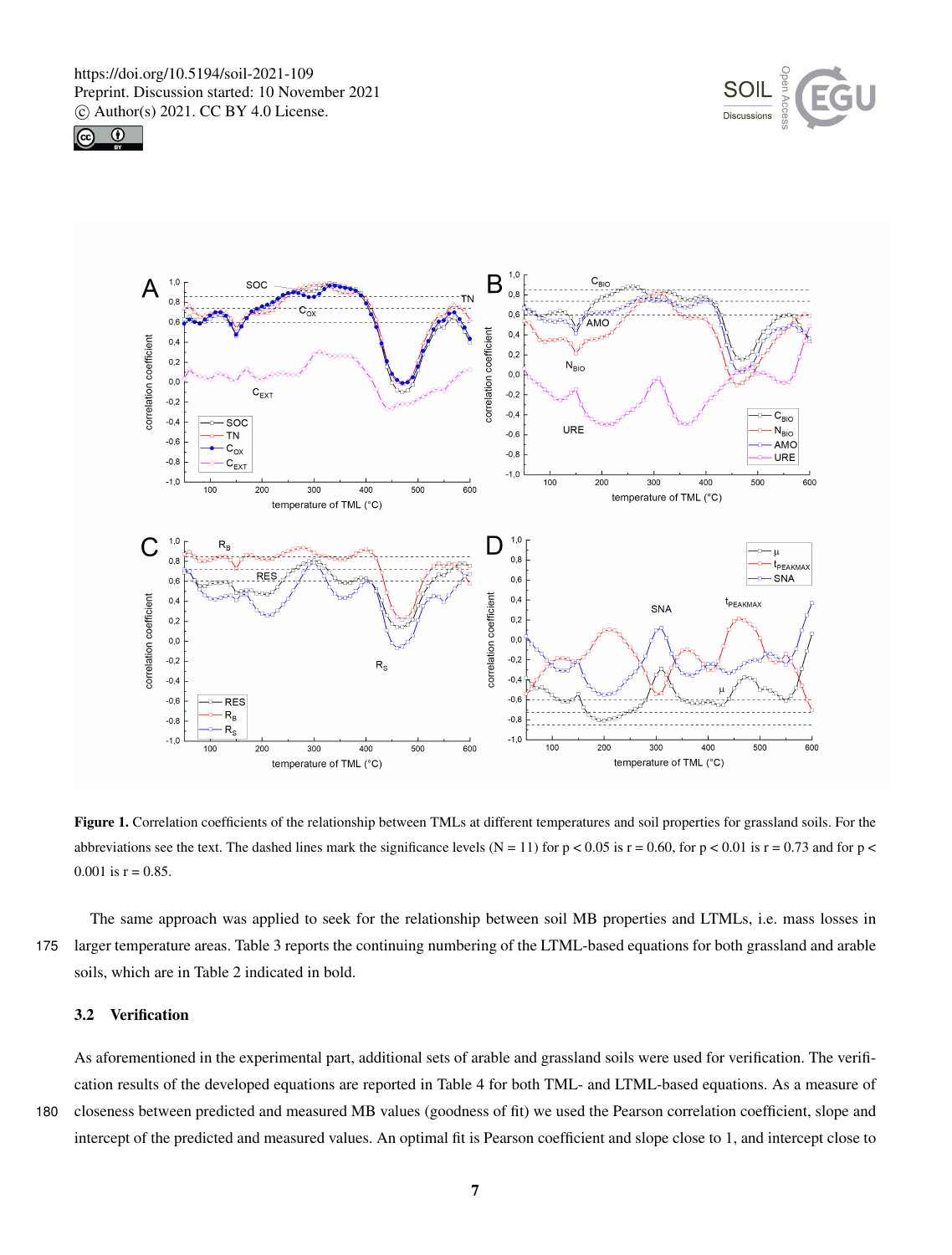





Figure 2. Correlation coefficients of the relationship between TMLs at different temperatures and soil properties for arable soils. For the abbreviations see the text. The dashed lines mark the significance levels (N = 21) for p < 0.05 is  $r = 0.43$ , for p < 0.01 is  $r = 0.55$  and for p < 0.001 is  $r = 0.67$ .

zero. Reported in Table 4 are only those results, which can be considered as a positive validation of equations, i.e. correspond to the statistical criteria significance level  $p \le 0.05$ . The Table 4 shows that only a limited number of equations can be used for prediction of MB parameters. In grassland soils, many equations failed to predict the soil properties including TN. Also, 185 the predictability of SOC appeared relatively weak. In arable soils, more equations seem to be applicable for prediction of soil

properties including  $C_{BIO}$  or URE. Also TN and SOC seem to be in arable soils better predictable.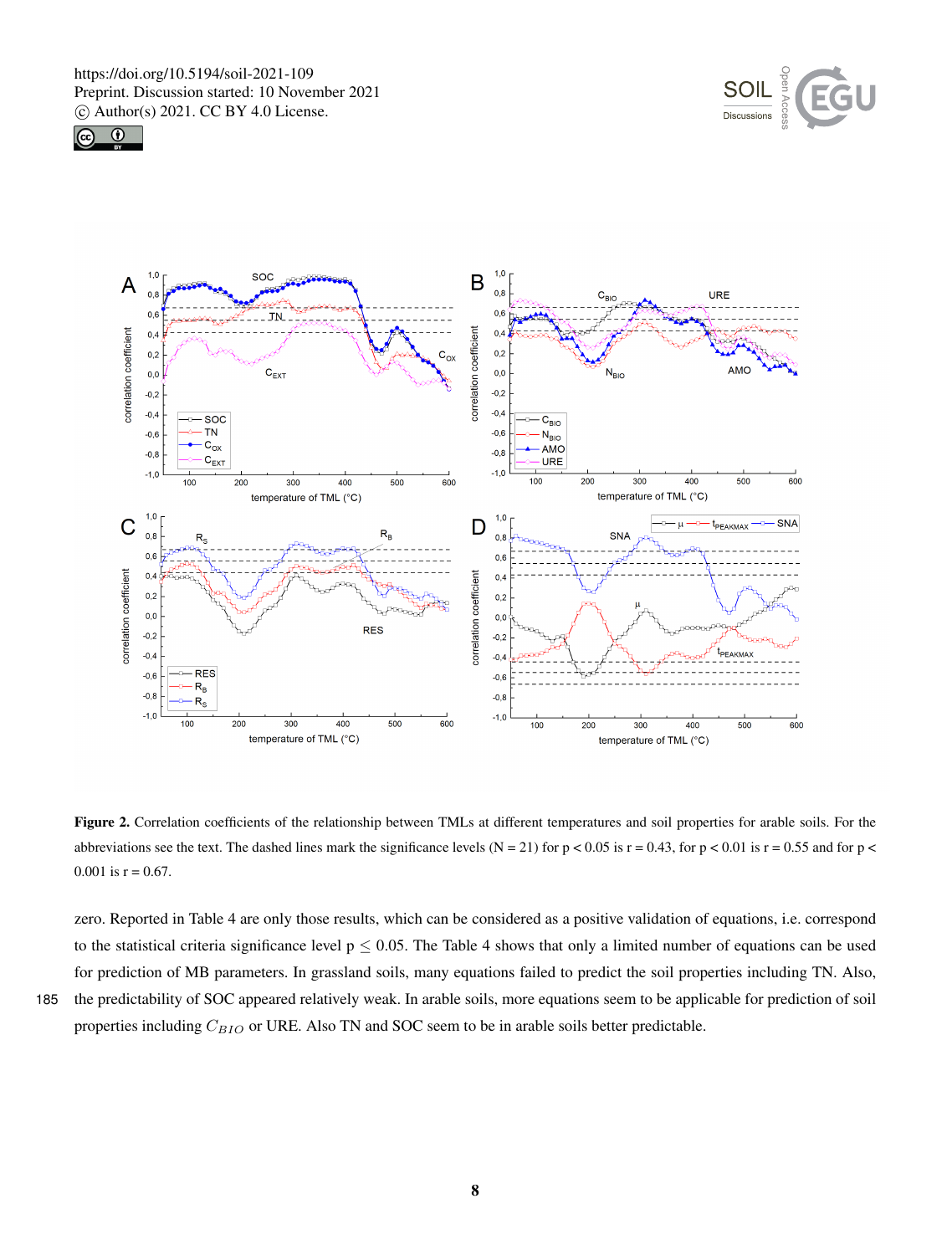



Table 1. Regression models describing link between soil properties and mass losses obtained by thermogravimetry. The parameters are abbreviated as follows: Total nitrogen (TN), soil organic carbon (SOC), oxidizable Carbon ( $C_{OX}$ ), extractable carbon ( $C_{EXT}$ ), microbial biomass carbon (C<sub>BIO</sub>), microbial biomass nitrogen (N<sub>BIO</sub>), respiration - oxygen consumption (RES), basal respiration (R<sub>B</sub>), substrate induced respiration ( $R_S$ ), specific growth rate ( $\mu$ ), time to reach maximum rate of respiration ( $t_{PEAKMAX}$ ), anaerobic ammonification (AMO), nitrification activity (SNA), urease activity (URE)

|                |                      | <b>Grassland soils</b>                                                      |                               | <b>Arable soils</b>                                   |                               |                                                                                |
|----------------|----------------------|-----------------------------------------------------------------------------|-------------------------------|-------------------------------------------------------|-------------------------------|--------------------------------------------------------------------------------|
| No.            | Soil prop.           | Equation                                                                    | R(p)                          | Equation - arable                                     | R(p)                          | units                                                                          |
| 1              | <b>SOC</b>           | $14.6 \times TML_{330} - 0.21$                                              | $0.99$ (< $0.01$ )            | $12.3 \times TML_{350} + 0.2$                         | $0.99$ (< $0.01$ )            | $mg \times g^{-1}$                                                             |
| $\overline{2}$ | TN                   | $1.71 \times TML_{320} - 0.06$                                              | $0.98 \, (< 0.01)$            | $0.89 \times TML_{290} + 0.02$                        | 0.75(0.01)                    | $mg \times g^{-1}$                                                             |
| 3              | $C_{OX}$             | $15.7 \times TML_{330} - 0.48$                                              | 0.97 (< 0.01)                 | $11.1 \times TML_{360} + 0.3$                         | $0.96 \, (\textless}\, 0.01)$ | $mg \times g^{-1}$                                                             |
| 4              | $C_{ext}$            | $15.7 \times TML_{160} + 271 \times TML_{310} - 1146 \times TML_{410} + 56$ | 0.68(2.13)                    | $368 \times TML_{340} - 97 \times TML_{80} + 23$      | 0.74(0.01)                    | $\mu$ g × $g^{-1}$                                                             |
| 5              | $C_{\rm BIO}$        | $1353 \times TML_{260} - 32.4$                                              | 0.88(0.04)                    | $906 \times TML_{290}$ - 19                           | 0.73(0.02)                    | $\mu$ g × $g^{-1}$                                                             |
| 6              | $C_{BIO}$            | $8.3 \times TML_{260} - 12.3 \times TML_{170} + 0.76$                       | $0.94 \, (< 0.01)$            | $2966 \times TML_{280} - 2815 \times TML_{250} - 31$  | 0.78 (< 0.01)                 | $\mu$ g × $g^-1$                                                               |
| $\overline{7}$ | $N_{BIO}$            | $548 \times TML_{310} - 43$                                                 | 0.84(0.12)                    | $548 \times TML_{310} - 43$                           | 0.51                          | $\mu$ g × $g^{-1}$                                                             |
| 8              | $N_{BIO}$            | $1229 \times TML_{320} - 917 \times TML_{370} - 43$                         | 0.90(0.02)                    | $2392 \times TML_{260} - 2666 \times TML_{250} + 16$  | 0.77 (< 0.01)                 | $\mu$ g × $g^{-1}$                                                             |
| 9              | <b>RES</b>           | $2.73 \times TML_{300} + 0.42$                                              | 0.81(2.51)                    | #                                                     | $# (-0.01)$                   | $\mu$ g CO <sub>2</sub> -C $\times$ g <sup>-1</sup> $\times$ h <sup>-</sup> 1  |
| 10             | <b>RES</b>           | $6.8 \times TML_{250}$ - $9.8 \times TML_{220}$ + 0.64                      | 0.91(0.01)                    | $6.3 \times TML_{300} - 11 \times TML_{240} + 0.7$    | 0.70(0.04)                    | $\mu$ g CO <sub>2</sub> -C $\times$ g <sup>-1</sup> $\times$ h <sup>-1</sup>   |
| 11             | $R_{\rm R}$          | $7.72 \times TML_{280} + 0.11$                                              | $0.94 \, (< 0.01)$            | $15.7 \times TML_{300} - 15.1 \times TML_{270} + 0.9$ | 0.66(0.11)                    | $\mu$ g CO <sub>2</sub> -C $\times$ q <sup>-1</sup> $\times$ h <sup>-1</sup>   |
| 12             | $R_{S}$              | $134 \times TML_{300} - 9.24$                                               | 0.76(0.63)                    | $130 \times TML_{320} - 3.69$                         | 0.73(0.02)                    | $\mu$ g CO <sub>2</sub> -C $\times$ g <sup>-1</sup> $\times$ h <sup>-1</sup>   |
| 13             | RS                   | $338 \times TML_{300} - 321 \times TML_{330} - 1.56$                        | $0.92$ (<0.01)                | $262 \times TML_{300} - 328 \times TML_{240} + 2.5$   | $0.83$ (< $0.01$ )            | $\mu$ g CO <sub>2</sub> -C $\times$ q <sup>-</sup> 1 $\times$ h <sup>-</sup> 1 |
| 14             | $\mu$                | $-1.1 \times TML_{200} + 0.21$                                              | $-0.81(2.51)$                 | #                                                     | $# (-0.01)$                   | $h^{-1}$                                                                       |
| 15             | $\mu$                | $1.31 \times TML_{310} - 1.05 \times TML_{330} + 0.14$                      | $0.92 \, (\textless}\, 0.01)$ | $0.39 \times TML_{310} - 2.65 \times TML_{200} + 0.2$ | $0.83$ (< 0.01)               | $h^-1$                                                                         |
| 16             | $t_{\rm{peakmax}}$   | $-410 \times TML_{450} + 44**$                                              | $-0.79(3.82)$                 | #                                                     | # $(<0.01)$                   | h                                                                              |
| 17             | t <sub>peakmax</sub> | $238 \times TML_{340} - 338 \times TML_{310} + 41$                          | 0.91(0.010)                   | $720 \times TML_{240} - 515 \times TML_{260} + 35$    | 0.88 (< 0.01)                 | h                                                                              |
| 18             | AMO                  | $34.2 \times TML_{280} - 3.75$                                              | 0.77(5.57)                    | $28.1 \times TML_{310} - 0.70$                        | 0.73(0.02)                    | $\mu$ g NH <sub>4</sub> <sup>+</sup> – N <sub>2</sub> × $q^{-1}$ × $d^{-1}$    |
| 19             | AMO                  | $239 \times TML_{410} - 203 \times TML_{150} - 5.7$                         | $0.92 \, (\textless}\, 0.01)$ | $61 \times TML_{300} - 85 \times TML_{240} + 1.3$     | 0.87(<0.01)                   | $\mu$ g $NH_4^+ - N \times q^{-1} \times d^{-1}$                               |
| 20             | <b>SNA</b>           | $19235 \times TML_{320} - 22757 \times TML_{350} - 110$                     | $0.95 \, (\textless 0.01)$    | $5677 \times TML_{310} - 8262 \times TML_{220} - 108$ | $0.86 \; (<0.01)$             | ng $NO_2^- - N \times q^{-1} \times h^{-1}$                                    |
| 21             | <b>URE</b>           | $-230 \times TML_{180} + 38.4*$                                             | $-0.87(0.05)$                 | $225 \times TML_{410} - 11.7*$                        | 0.87 (< 0.01)                 | $\mu$ g $NH_4^+ - N \times g^{-1} \times h^{-1}$                               |
| 22             | <b>URE</b>           | $357 \times TML_{320} - 477 \times TML_{350} + 20$                          | $0.93 \, (<0.01)$ #           |                                                       | $# (-0.01)$                   | $\mu$ g $NH_4^+ - N \times q^{-1} \times h^{-1}$                               |

# significantly better correlation was not found

## 4 Discussion

#### 4.1 The correlations between mass losses and soil parameters

As it can be seen the training sample set provided correlation between soil microbiological parameters and TG data in both 190 soil sets. The closeness of correlation for TMLs and LTMLs is similar for arable and grass land soils with few exceptions. A very significant difference was observed for TN, which can be explained based on work of (Trasar-Cepeda et al., 1997), who demonstrated that relatively undisturbed soils are characterized by an equilibrium between TN and various biological activity characteristics such as microbial biomass C, N-mineralization capacity, and the activities of phosphatase, β-glucosidase and urease. The equilibrium can be disrupted by various chemical stresses (contamination, pH alteration) and physical disturbances

195 (tillage, wet–dry or freeze–thaw cycles) Chaer et al. (2009) and agricultural activity (Miguéns et al., 2007). As a result, TN is sensitive to many management practices as fertilization, tillage and others with (perhaps temporary) reduction of correlation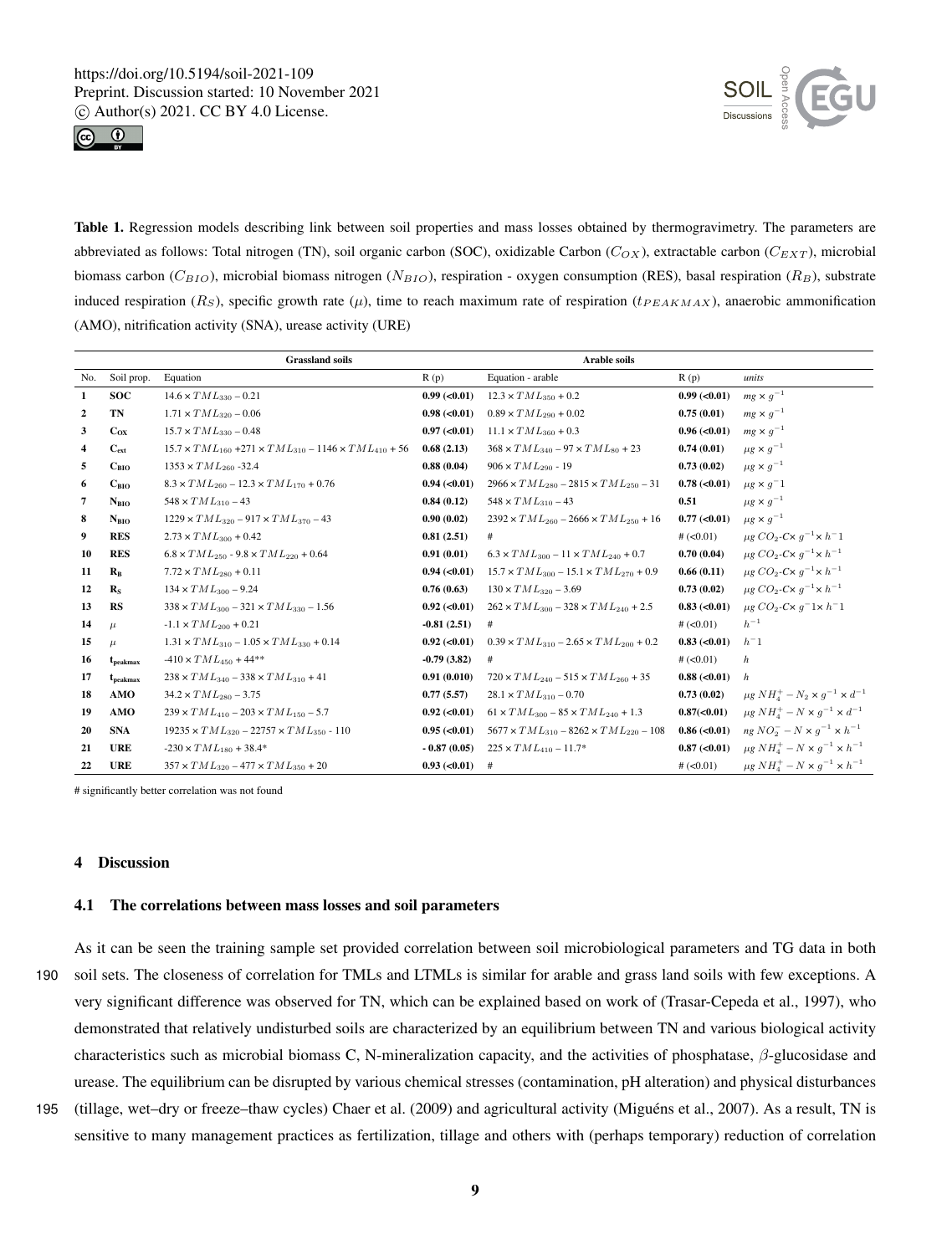



Table 2. Pearson correlation coefficients between soil properties and mass losses in large temperature areas (LTML). The parameters are abbreviated as follows: Total nitrogen (TN), soil organic carbon (SOC), oxidizable Carbon (C<sub>OX</sub>), extractable carbon (C<sub>EXT</sub>), microbial biomass carbon ( $C_{\text{BIO}}$ ), microbial biomass nitrogen (N $_{\text{BIO}}$ ), respiration - oxygen consumption (RES), basal respiration (R<sub>B</sub>), substrate induced respiration (R<sub>S</sub>), specific growth rate ( $\mu$ ), time to reach maximum rate of respiration (t<sub>PEAKMAX</sub>), anaerobic ammonification (AMO), nitrification activity (SNA), urease activity (URE)

| <b>GRASS</b>     | <b>SOC</b> | TN      | $C_{OX}$ | $C_{EXT}$     | $C_{\rm BIO}$ | $N_{\rm BIO}$ | <b>RES</b> | $R_{B}$ | $\mathbf{R}_{\mathrm{S}}$ | $\mu$   | t <sub>peakmax</sub> | AMO  | <b>SNA</b> | <b>URE</b> |
|------------------|------------|---------|----------|---------------|---------------|---------------|------------|---------|---------------------------|---------|----------------------|------|------------|------------|
| $LTML_{30-100}$  | 0.77       | 0.76    | 0.82     | 0.54          | 0.49          | 0.44          | 0.30       | 0.72    | 0.42                      | $-0.50$ | $-0.12$              | 0.73 | $-0.30$    | $-0.58$    |
| $LTML_{100-200}$ | 0.71       | 0.64    | 0.78     | 0.59          | 0.50          | 0.35          | 0.17       | 0.76    | 0.26                      | $-0.73$ | 0.17                 | 0.67 | $-0.58$    | $-0.79$    |
| $LTML_{200-300}$ | 0.91       | 0.81    | 0.92     | 0.84          | 0.75          | 0.68          | 0.39       | 0.92    | 0.55                      | $-0.70$ | $-0.05$              | 0.85 | $-0.43$    | $-0.73$    |
| $LTML_{300-450}$ | 0.89       | 0.74    | 0.92     | 0.83          | 0.61          | 0.59          | 0.30       | 0.86    | 0.52                      | $-0.68$ | $-0.05$              | 0.86 | $-0.42$    | $-0.70$    |
| $LTML_{450-550}$ | $-0.10$    | $-0.20$ | 0.04     | 0.02          | 0.17          | $-0.29$       | $-0.19$    | 0.09    | $-0.54$                   | $-0.48$ | 0.77                 | 0.02 | $-0.47$    | $-0.40$    |
| $LTML_{110-550}$ | 0.82       | 0.69    | 0.87     | 0.75          | 0.67          | 0.53          | 0.27       | 0.84    | 0.38                      | $-0.76$ | 0.13                 | 0.79 | $-0.52$    | $-0.78$    |
| $LTML_{200-550}$ | 0.83       | 0.69    | 0.88     | 0.76          | 0.69          | 0.55          | 0.29       | 0.84    | 0.39                      | $-0.75$ | 0.12                 | 0.79 | $-0.50$    | $-0.76$    |
| <b>ARABLE</b>    | <b>SOC</b> | TN      | $C_{OX}$ | $C_{\rm EXT}$ | $C_{\rm BIO}$ | $N_{\rm BIO}$ | <b>RES</b> | $R_{B}$ | $R_{S}$                   | $\mu$   | t <sub>peakmax</sub> | AMO  | <b>SNA</b> | <b>URE</b> |
| $LTML_{30-100}$  | 0.53       | 0.24    | 0.55     | 0.42          | 0.40          | 0.18          | 0.19       | 0.28    | 0.45                      | $-0.16$ | $-0.26$              | 0.26 | 0.58       | 0.67       |
| $LTML_{100-200}$ | 0.52       | 0.31    | 0.56     | 0.49          | 0.42          | 0.14          | 0.06       | 0.16    | 0.38                      | $-0.37$ | $-0.10$              | 0.27 | 0.55       | 0.59       |
| $LTML_{200-300}$ | 0.86       | 0.79    | 0.86     | 0.33          | 0.63          | 0.43          | 0.30       | 0.29    | 0.56                      | $-0.31$ | $-0.27$              | 0.66 | 0.72       | 0.66       |
| $LTML_{300-450}$ | 0.91       | 0.64    | 0.91     | 0.63          | 0.41          | 0.46          | 0.37       | 0.54    | 0.73                      | $-0.09$ | $-0.45$              | 0.54 | 0.61       | 0.85       |
| $LTML_{450-550}$ | 0.31       | 0.36    | 0.35     | 0.04          | 0.49          | 0.35          | 0.17       | 0.17    | 0.29                      | $-0.31$ | $-0.08$              | 0.48 | 0.48       | 0.36       |
| $LTML_{110-550}$ | 0.85       | 0.71    | 0.87     | 0.45          | 0.62          | 0.47          | 0.32       | 0.40    | 0.64                      | $-0.30$ | $-0.32$              | 0.64 | 0.73       | 0.78       |
| $LTML_{200-550}$ | 0.87       | 0.74    | 0.88     | 0.44          | 0.61          | 0.50          | 0.35       | 0.42    | 0.66                      | $-0.27$ | $-0.34$              | 0.67 | 0.73       | 0.77       |

coefficients between TML and TN in arable soils. This may explain the lower correlation for arable soils comparing the grassland soils.

The existing relationship between SOC and other soil properties (Table 1) as well as the relationship of SOC with TML 200 (Figures 1 and 2, Table 1) may explain relationships of TML with biochemical and biological parameters. Both  $C_{BIO}$  and  $N_{BIO}$  were closely related to SOM content and quality (Chaer et al., 2009). Shifts in composition of SOM and microbial community could reduce their predictability in arable soils by disturbances in regulation processes by same way as for carbon and nitrogen.

The correlation between respiration and TML has already been demonstrated for soils exposed to 76% RH prior to TG analy-205 sis (Kučerík et al., 2013; Siewert et al., 2012). The correlation coefficients increased with microbial respiration measurements, which enables prediction of microbiological activity using  $TML_{100}$  or  $TML_{300}$  (Kučerík and Siewert, 2014). The results obtained in the current study confirm the earlier conclusion about the influence of agricultural practices on this relationship (Siewert et al., 2012).

Substrate-induced respiration  $(R_s)$  identifies metabolically active components of the soil microbial community. Our results 210 show a close correlation with thermal mass losses (TML).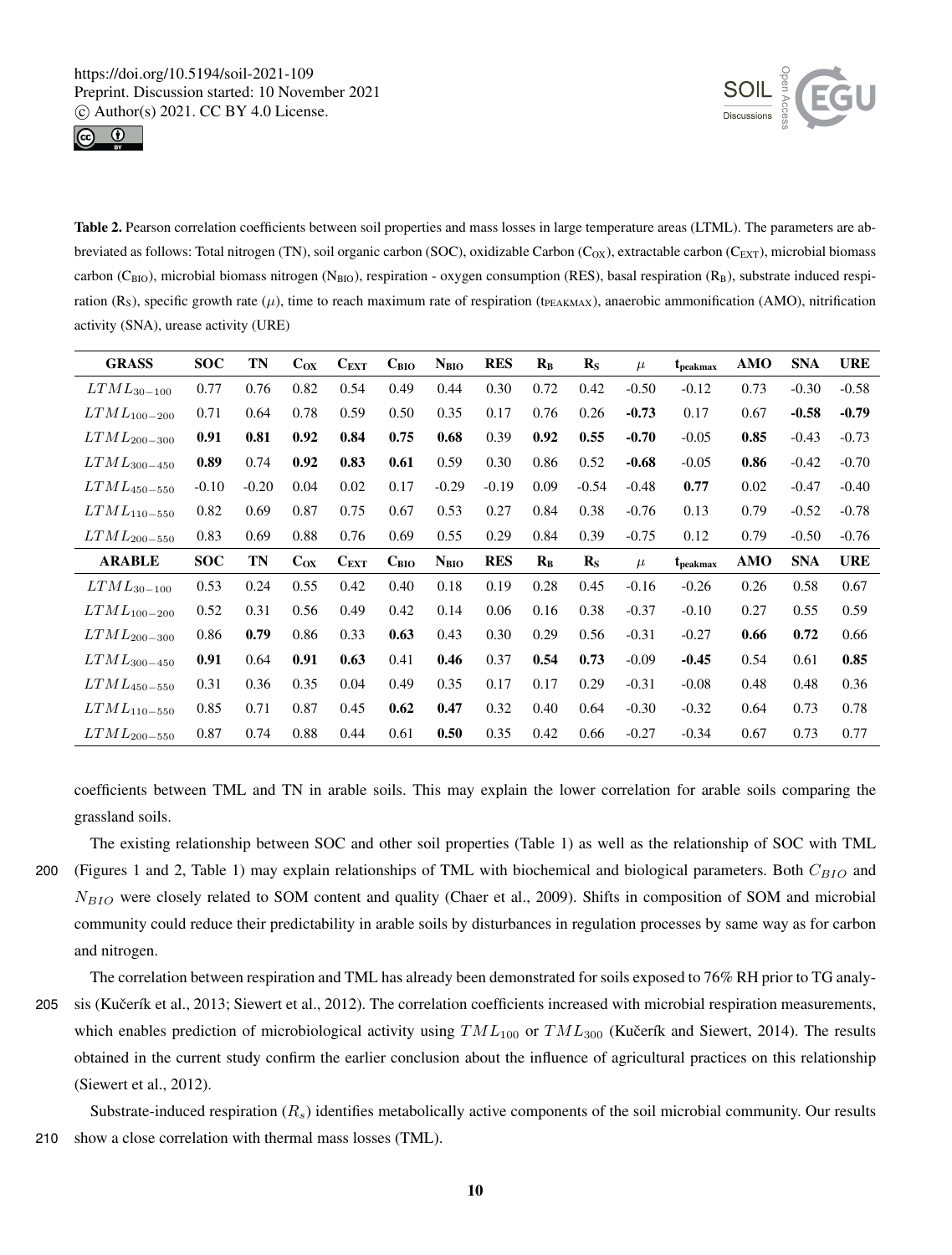



Table 3. The equations obtained from correlation between MB and LTMLs with the highest Pearson correlation coefficients as reported in Table 3. The parameters are abbreviated as follows: Total nitrogen (TN), soil organic carbon (SOC), oxidizable Carbon ( $C_{OX}$ ), extractable carbon ( $C_{EXT}$ ), microbial biomass carbon ( $C_{BIO}$ ), microbial biomass nitrogen ( $N_{BIO}$ ),basal respiration ( $R_B$ ), substrate induced respiration  $(R_S)$ , specific growth rate  $(\mu)$ , time to reach maximum rate of respiration ( $t_{PEAKMAX}$ ), anaerobic ammonification (AMO), nitrification activity (SNA), urease activity (URE)

|        |                           | Grassland soils                      | Arable soils                          |
|--------|---------------------------|--------------------------------------|---------------------------------------|
| number | Soil property             | Equation                             | Equation                              |
| 23     | <b>SOC</b>                | $0.78 \times LTML_{200-300} + 0.47$  | $0.86 \times LTML_{300-450} + 0.11$   |
| 24     | TN                        | $0.09 \times LTML_{200-300} + 0.06$  | $0.13 \times LTML_{200-300} + 0.008$  |
| 25     | $C_{OX}$                  | $0.78 \times LTML_{200-300} + 0.47$  | $0.76 \times LTML_{300-450}$ -0.17    |
| 26     | $C_{OX}$                  | $1.12 \times LTML_{300-450} - 0.28$  | $0.83 \times LTML_{200-300} + 0.25$   |
| 27     | $C_{\text{EXT}}$          | $17 \times LTML_{200-300} + 13$      | $12 \times TML_{300-450}$ +12         |
| 28     | $C_{\text{EXT}}$          | $21 \times LTML_{300-450} + 18$      | #                                     |
| 29     | $C_{\rm BIO}$             | $86 \times LTML_{200-300} + 146$     | $76 \times LTML_{200-300} + 44$       |
| 30     | N <sub>BIO</sub>          | $25 \times LTML_{200-300} + 26$      | $7.33 \times LTML_{200-550} + 8.5$    |
| 31     | $R_{R}$                   | $0.80 \times LTML_{200-300} + 0.58$  | $0.44 \times LTML_{300-450} + 0.4$    |
| 32     | $\mathbf{R}_{\mathbf{S}}$ | $7.7 \times LTML_{200-300}$ + 8.9    | $13 \times LTML_{300-450} - 5.9$      |
| 33     | $\mu$                     | $-0.04 \times LTML_{200-300} + 0.22$ | $-0.042 \times LTML_{200-300} + 0.22$ |
| 34     | $\mu$                     | $-0.22 \times LTML_{110-550} + 0.26$ | $-0.22 \times LTML_{110-550} + 0.26$  |
| 35     | <b>t</b> PEAKMAX          | $15 \times LTML_{450-550} + 15$      | $15 \times LTML_{450-550} + 15$       |
| 36     | <b>AMO</b>                | $4.92 \times LTML_{300-450}$ - 4     | $3.73 \times LTML_{200-300}$ - 1.75   |
| 37     | <b>AMO</b>                | $6.27 \times LTML_{300-450} - 6.8$   | $1.53 \times LTML_{200-550} - 2.45$   |
| 38     | <b>SNA</b>                | #                                    | $559 \times LTML_{200-300}$ - 463     |
| 39     | <b>SNA</b>                | #                                    | $203 \times LTML_{110-550}$ - 585     |
| 40     | <b>URE</b>                | $-7.95 \times LTML_{200-300} + 38$   | $14 \times LTML_{300-450}$ - $13$     |

# significantly better correlation was not found

The anaerobic ammonification (AMO) reflects microbial mineralisation of organic nitrogenous compounds. If chemolithotrophs perform nitrification without using organic matter for growth, it is difficult to explain the close correlation between TML and nitrification activity (SNA) for both grassland and arable soils. We can only speculate about the indirect impact of SOM e.g. via binding of ammonium as a substrate for nitrifiers or its exchange from clays.

215 Urease activity (URE) is known for its sensitivity to soil management, cropping history (causing its decrease) and management practice in general, organic matter content (increases upon organic fertilization), soil depth, heavy metals, and environmental factors such as temperature and pH (Martinez-Salgado et al., 2010). Interestingly, URE showed slightly better correlations for arable soils and at different TML than grassland soils. Somewhat unclear are the contradictory results of correlation between TML and URE (mainly on grassland but also arable soils), which may be explained by site- and scale-dependent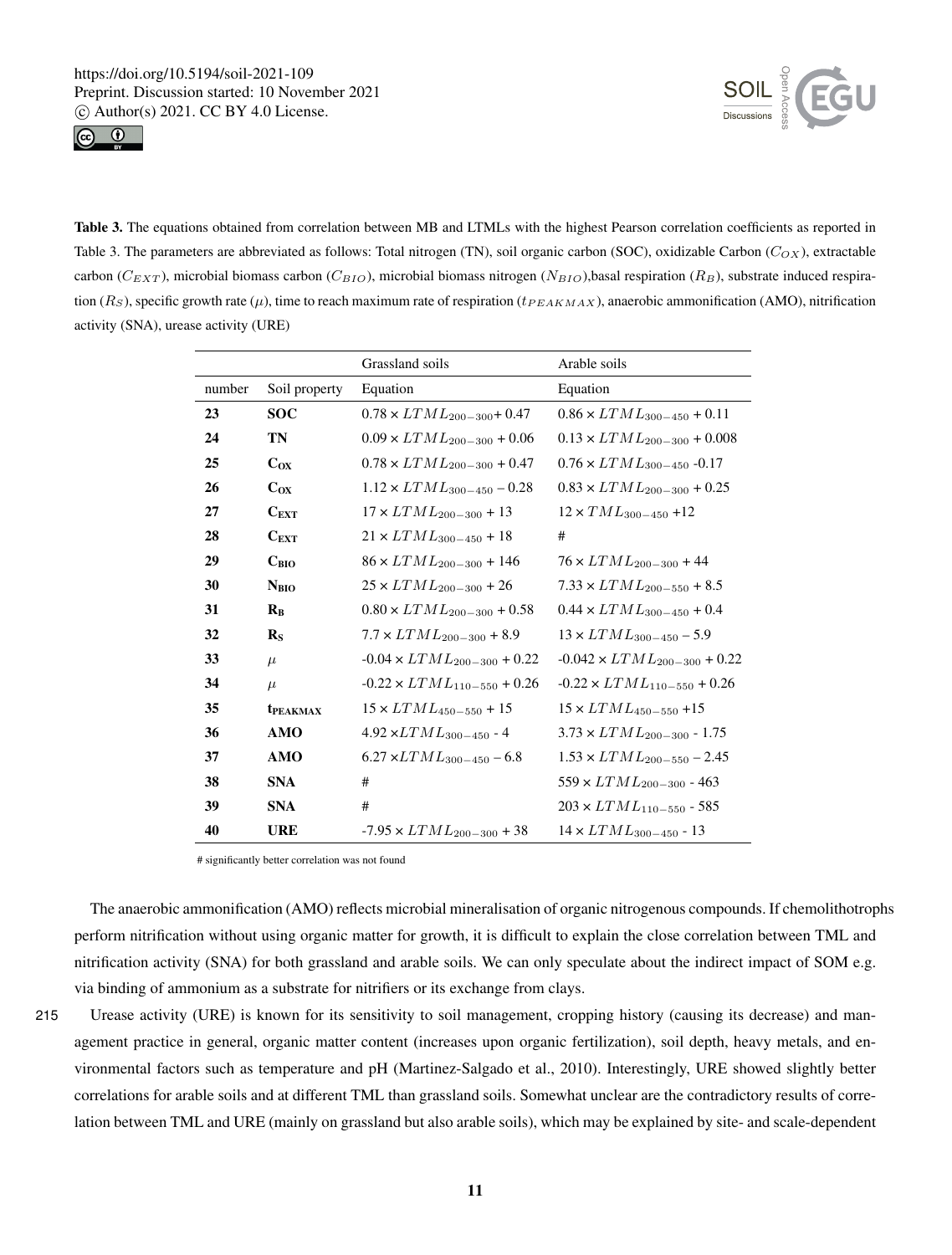

.



Table 4. Verification of equations from Table 1 and 3. Presented are only those equations giving applicable results. The parameters are abbreviated as follows: Total nitrogen (TN), soil organic carbon (SOC), oxidizable Carbon ( $C_{OX}$ ), extractable carbon ( $C_{EXT}$ ), microbial biomass carbon ( $C_{BIO}$ ), microbial biomass nitrogen ( $N_{BIO}$ ), respiration - oxygen consumption (RES), substrate induced respiration (RS), specific growth rate  $(\mu)$ , time to reach maximum rate of respiration ( $t_{PEAKMAX}$ ),nitrification activity (SNA), urease activity (URE)

| TML-based                |                  | grassland soils    | arable soils                 |                          |                    |                          |                          |
|--------------------------|------------------|--------------------|------------------------------|--------------------------|--------------------|--------------------------|--------------------------|
| Equation No.             | parameter        | pearson coeffcient | slope                        | intercept                | pearson coeffcient | slope                    | intercept                |
| $\mathbf{1}$             | <b>SOC</b>       | 0.73               | 0.46                         | 5.14                     | 0.98               | 0.85                     | 0.13                     |
| $\mathbf{2}$             | TN               | $\overline{a}$     | $\frac{1}{2}$                | $\overline{\phantom{0}}$ | 0.98               | 1.10                     | $-0.03$                  |
| 3                        | $C_{OX}$         | 0.93               | 0.46                         | 1.19                     | 0.97               | 0.76                     | $-0.19$                  |
| $\overline{4}$           | $C_{EXT}$        | $\blacksquare$     | $\qquad \qquad \blacksquare$ | $\overline{\phantom{0}}$ | 0.65               | 0.65                     | 4.25                     |
| 5                        | $C_{BIO}$        |                    |                              |                          | 0.73               | 1.24                     | $11\,$                   |
| 6                        | $C_{BIO}$        |                    |                              |                          | 0.82               | 1.14                     | 16                       |
| $8\,$                    | $N_{BIO}$        | 0.97               | 1.16                         | $-13$                    | 0.61               | 0.35                     | 18                       |
| 9                        | <b>RES</b>       | 0.58               | 2.48                         | $-2.53$                  | $\blacksquare$     | $\Box$                   | $\Box$                   |
| 10                       | <b>RES</b>       | $0.80\,$           | 5.59                         | $-5.61$                  | 0.40               | 2.34                     | $-1.17$                  |
| 14                       | $\mu$            |                    | $\qquad \qquad -$            | $\overline{\phantom{0}}$ | 0.59               | 0.48                     | $0.07\,$                 |
| 21                       | <b>URE</b>       |                    | $\frac{1}{2}$                | $\overline{\phantom{a}}$ | 0.59               | 1.72                     | 2.70                     |
| LTML-based equations No. |                  |                    |                              |                          |                    |                          |                          |
| 23                       | <b>SOC</b>       | 0.63               | 0.42                         | 1.02                     | 0.96               | 0.72                     | 0.41                     |
| 24                       | <b>TN</b>        | $\Box$             | $\blacksquare$               | $\overline{\phantom{a}}$ | 0.98               | 1.12                     | $0.00\,$                 |
| 25                       | $C_{OX}$         | 0.95               | 0.79                         | 1.14                     | 0.99               | 0.92                     | 0.43                     |
| 26                       | $C_{ox}$         | 0.91               | 0.55                         |                          | 0.96               | 1.62                     |                          |
| 28                       | $C_{EXT}$        | 0.63               | 1.44                         | $-50$                    | 0.55               | 0.61                     | $22\,$                   |
| 29                       | $C_{BIO}$        |                    | $\qquad \qquad \blacksquare$ | $\overline{\phantom{0}}$ | 0.48               | 1.26                     | 45                       |
| 32                       | $R_{S}$          |                    |                              |                          | $\mathbb{L}$       | $\overline{\phantom{a}}$ | $\overline{\phantom{a}}$ |
| 33                       | $\mu$            |                    |                              |                          | 0.45               | 0.52                     | 0.06                     |
| 34                       | $\mu$            |                    |                              |                          | 0.47               | 0.05                     | 0.16                     |
| 35                       | <b>t</b> PEAKMAX |                    |                              |                          | 0.38               | 0.23                     | 2.38                     |
| 36                       | <b>AMO</b>       | 0.38               | 0.46                         | 27                       | $\mathbb{L}$       | $\Box$                   | $\blacksquare$           |
| 38                       | <b>SNA</b>       |                    |                              |                          | 0.39               | 1.13                     | $-454$                   |
| 40                       | <b>URE</b>       |                    | $\frac{1}{2}$                | $\overline{a}$           | 0.65               | 1.15                     | 6.80                     |

 effect of putative soil changes on URE. We presume this may be caused (among others) by random sampling incoherence similarly as referred by (Corstanje et al., 2007), who showed that urease activity and SOC were found to be uncorrelated at shorter spatial scales ( $\leq 1$  m) but significantly positively correlated at longer scales of ( $\geq$ 15 m).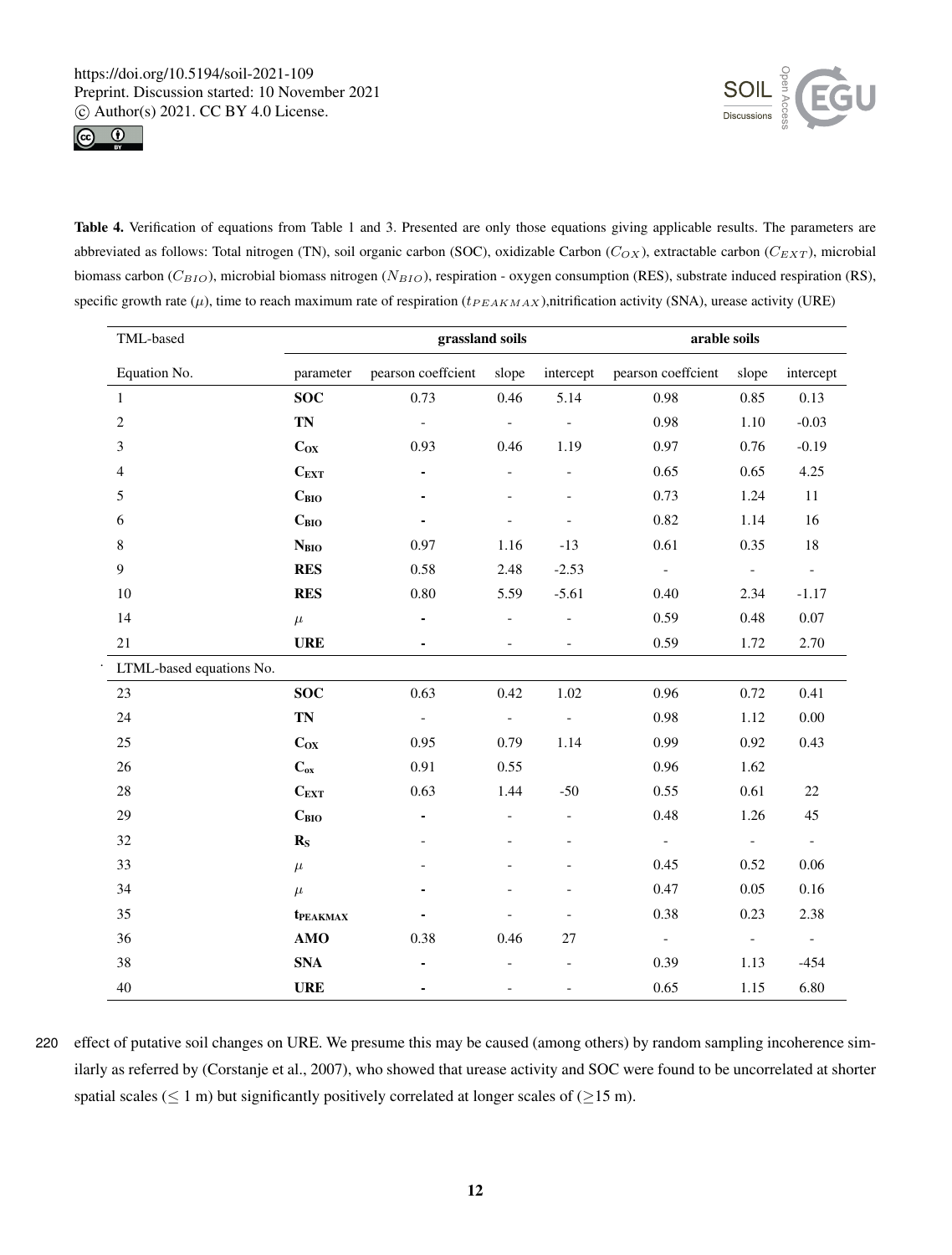



## 4.2 The verification of results

As it could be observed in Table 4, the validation confirmed mostly the relationships for arable soils, which properties modelled 225 using TG correlated similarly as the training set. Better results were observed for TML – based equations than for LTML. For the grass land soils, the verification confirmed validity only of TML-based equations for  $C_{OX}$  and respiration, and surprisingly also for  $N_{BIO}$ . LTML-based equations, good results were observed only for  $C_{OX}$ .

In our previous works, we analysed >300 untouched soils of various origin and composition sampled all over the word e.g. (Kučerík et al., 2018; Kučerík and Siewert, 2014; Siewert and Kučerík, 2015). We have demonstrated that the TML and

230 LTML are useful for the determination of SOC, TN and soil organic matter fractions. In all cases, the temperatures of TMLs correlating with SOC and TN were consistent across soil types and locations.

In the current work, we observed some significant correlations in the training soil sample set, but the validation of the results was not always successful. This may be related to several reasons.

- 1. MB activity has rather the long-term than short-term effect on amount (mass loss) of soil organic matter. In other words, 235 the MB activity responses quickly to soil conditions by composition of soil enzymes, but the effect on SOM content is slower. Second issue is related to the soil sampling. The grass land soils can be considered as very stable and protected against physical perturbation (Jensen et al., 2019), and the correlations between TML's and soil properties are always stronger (Tokarski et al., 2020). However, although the grassland soils were sampled at the same time as arable soils, the sampling was carried out under permanent vegetation. This implies that the inputs of rhizosphere was more significant 240 part of grassland soils than arable soils, which influenced the validation negatively. In comparison to bulk soil, rhizosoil is richer in soil microorganisms, loosen separated plant cells and by roots exudates such as, organic acids, proteins and sugars (Hütsch et al., 2002). These rhizosphere inputs significantly influenced the results of a conventional analysis of soil microbiological properties.
- 2. The arable soils were collected in autumn, when the crop was already harvested. Therefore, the contamination by rhizo-245 spheric carbon is negligible. It can be seen that predictability of these soils is better, though the number of MB parameters predictable by TG is also limited.
	- 3. The factors influencing the results may also include limited and unbalanced numbers of samples both in the training set and in the test sets and measured values range (if a property has a relatively small range and/or low variability, it might be difficult to correlate as compared to a wider range up to a point).
- 250 Important is also the knowledge about the temperature range in which were the correlations observed and also the shifts of correlating temperatures observed for arable and grass land soils. Previously, we have shown that the  $LTML_{200-300}$  and  $LTML_{300-450}$  correlate with active (sum of dissolved and particulate organic matter) and intermediate (pools SOC in the sand fraction and in stable aggregates + SOC attached to silt and clay particles). The  $LTML_{450-550}$  showed a weak correlation with a passive pool as measured by chemical oxidation (Tokarski et al., 2020). It can be observed that the higher correlation co-255 efficients of microbial parameters were observed mostly in  $LTML_{200-300}$  for grassland soils, but arable soils showed in some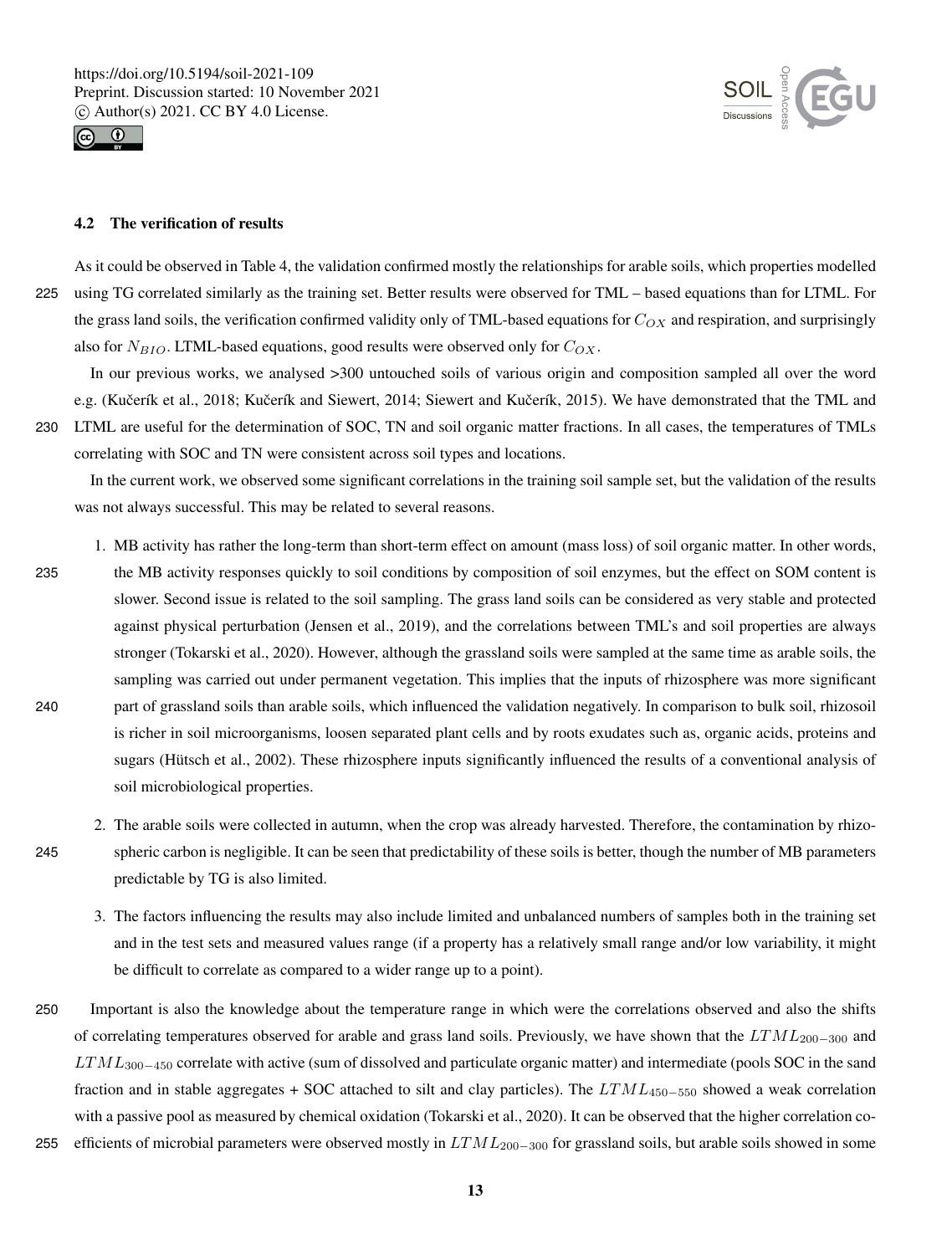



cases shift to  $LTML_{300-450}$ . In accordance with previous discussion, we hypothesize that the shift can be caused by abundance of less stable fractions of SOM in grassland soils containing fresh residues and rhizospheric carbon (microorganisms, exudates etc.). l can be reached after some time (Johnston et al., 2009; Kleber and Johnson, 2010) with the amount of SOM depending on soil type and farming system (Johnston et al., 2009) and accompanied by a shift in chemical and microbiological 260 composition of SOM and its stability (Wolinska et al., 2017).

In addition,  $TML_{450-550}$  did not show any correlation with MB parameters. As this thermal interval represents the stable and inert C pool including pyrogenic C, it seems that it has no relationship to microbial activity whatsoever. This may be surprising, because microbial activity is responsible for C stabilization mechanisms including formation of aggregates (Rousk and Bengtson, 2014). Nevertheless, it implies that once C is transferred to a stabilized pool, it is unavailable for microbiological 265 activity.

### 5 Conclusions

Mass losses recorded using TG cannot replace the traditional methods of soil MB parameters. However, in some cases TML can be a useful proxy for soil analyses and the relationship of TML to MB can be used for interpretation of TG records.

As discussed above, the limitation relates to the grassland soils, in which seems to be important the soil contamination 270 by rhizospheric carbon comparing to arable soils. In this specific case, it is of great importance to consider the significant differences between MB activity in rhizosphere and bulk soil.

Although this work revealed links between mass losses and MB parameters, TG has limited applicability for their prediction and should be supported by other methods. In terms of carbon cycling, in the long term, the enzymatic activity determines the quality and quantity of individual pools of soil organic matter. This provides the opportunity to estimate, at least roughly,

275 the activity of soil microorganisms. On the contrary, soil disruption causes fast changes in MB parameters, which is not immediately counterbalanced by changes in content of soil organic matter fractions. As a result, these immediate changes cannot be reflected by change in mass losses recorded by TG. Nevertheless, it remains a question, whether the deviations from these general relationships can be used for analysis of changes in SOM composition.

*Sample availability.* The soils are a part of the regular monitoring program of the Central Institute for Supervising and Testing in Agriculture, 280 Czech Republic. All the details, which can be published can be found in Supporting information. The rest is restricted by a Czech regulation.

*Author contributions.* Helena Doležalová-Weissmannová (data analysis, statistical treatment); Stanislav Malý (responsible for microbiological experiments, data); Martin Brtnický (responsible for other analysis, interpretation); Jiří Holátko (microbiology expert, data assessment); Michael Scott Demyan (paper structure, explanation of some results); Christian Siewert (ideas of the paper, statistical treatment); David Tokarski (ideas of the paper, data interpretation); Eliška Kameníková (TG analysis and validation, manuscript formatting); Jiří Kučerík

285 (ideas of the paper, paper structure).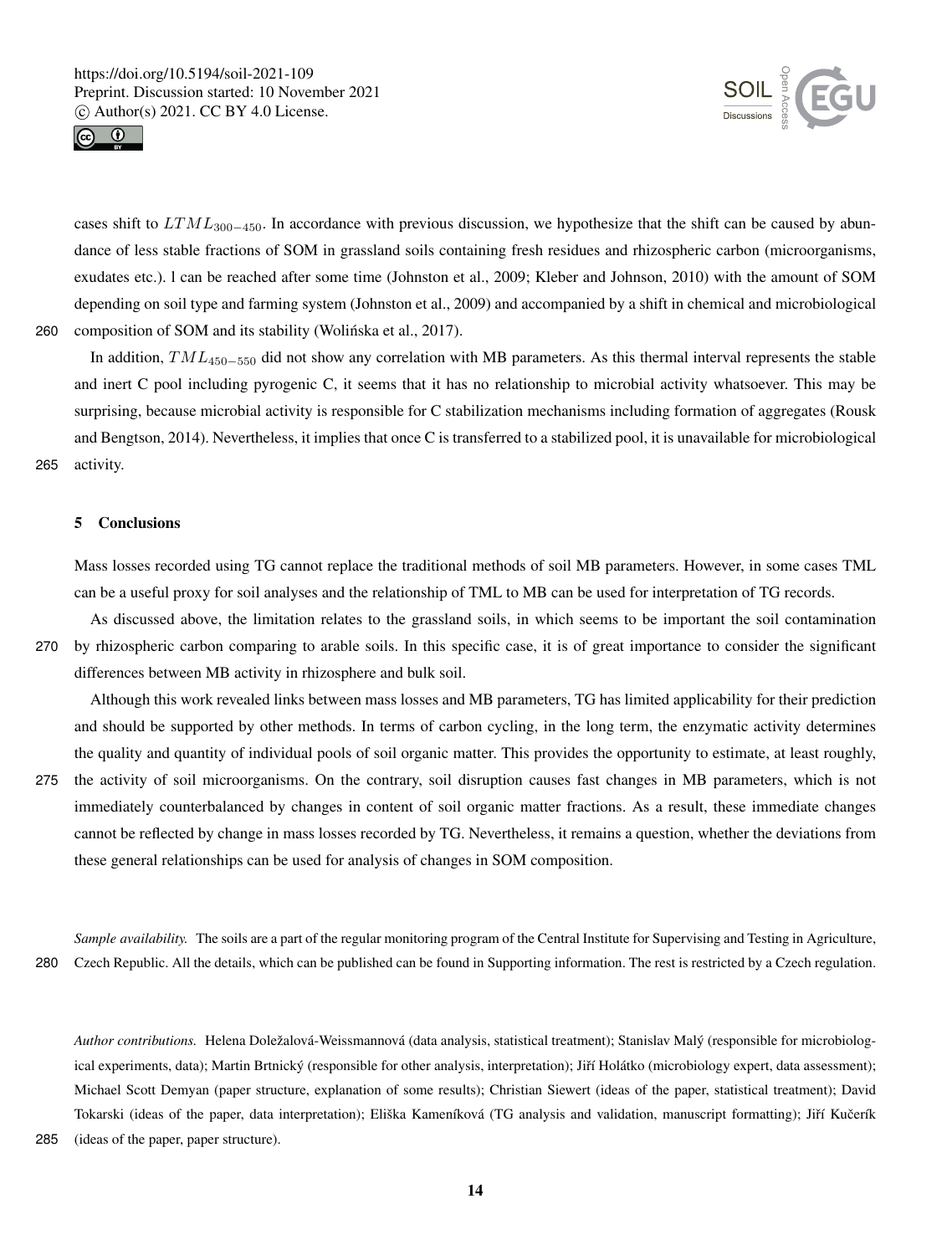https://doi.org/10.5194/soil-2021-109 Preprint. Discussion started: 10 November 2021  $\overline{c}$  Author(s) 2021. CC BY 4.0 License.<br> $\overline{c}$ 





*Competing interests.* The authors declare that they have no conflict of interest.

*Acknowledgements.* We acknowledge the financial support acquired within the LO1211, and FCH-S-21-7398 projects of the Ministry of Education, Youth and Sports of the Czech Republic. The authors thank Mr. Karel Svatoň for his excellent laboratory work.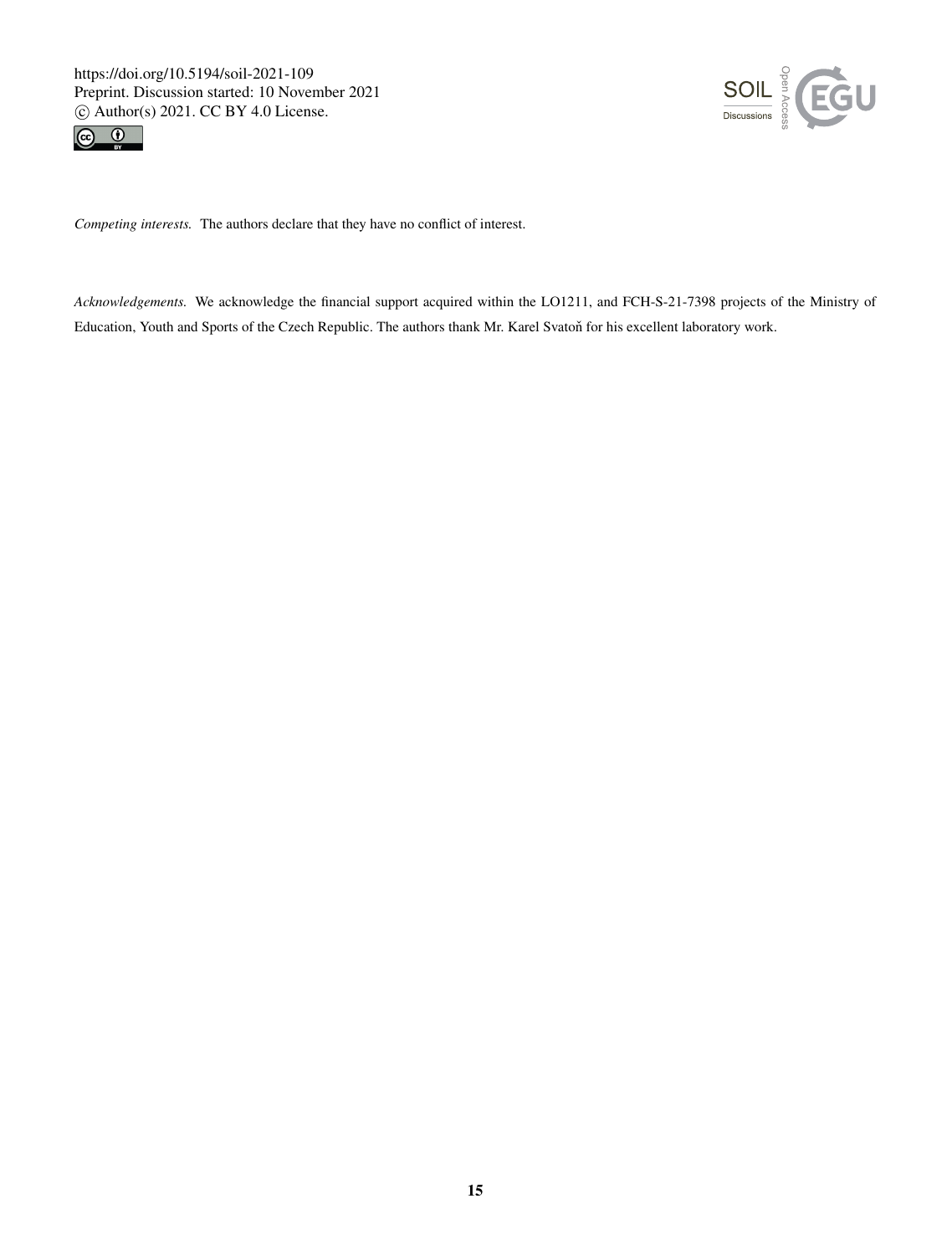



## References

- 290 Askari, M. S., Cui, J., O'Rourke, S. M., and Holden, N. M.: Evaluation of soil structural quality using VIS–NIR spectra, Soil and Tillage Research, 146, 108–117, https://doi.org/10.1016/j.still.2014.03.006, 2015.
	- Barros, N., Feijóo, S., Fernández, S., Simoni, J., and Airoldi, C.: Application of the metabolic enthalpy change in studies of soil microbial activity, Thermochimica Acta, 356, 1–7, https://doi.org/10.1016/S0040-6031(00)00495-0, 2000.
- Barros, N., Salgado, J., and Feijóo, S.: Calorimetry and soil, Thermochimica Acta, 458, 11–17, https://doi.org/10.1016/j.tca.2007.01.010, 295 2007.
	- Barros, N., Salgado, J., Rodríguez-Añón, J. A., Proupín, J., Villanueva, M., and Hansen, L. D.: Calorimetric approach to metabolic carbon conversion efficiency in soils, Journal of Thermal Analysis and Calorimetry, 99, 771–777, https://doi.org/10.1007/s10973-010-0673-4, 2010.

Barros, N., Feijóo, S., and Hansen, L. D.: Calorimetric determination of metabolic heat, CO2 rates and the calorespirometric ratio of soil

- 300 basal metabolism, Geoderma, 160, 542–547, https://doi.org/10.1016/j.geoderma.2010.11.002, 2011.
	- Barros, N., Hansen, L. D., Piñeiro, V., and Vikegard, P.: Calorimetry measures the response of soil organic matter biodegradation to increasing temperature, Journal of Thermal Analysis and Calorimetry, 123, 2397–2403, https://doi.org/10.1007/s10973-015-4947-8, 2016.
		- Bundy, L. and Meisinger, J.: Nitrogen availability indices, in: Mickelson, S.H., Bigham, J.M. (Eds.), Methods of Soil Analysis. Part 2. Microbiological and Biochemical Properties., pp. 951–984, Soil Science Society of America, Madison, 1994.
- 305 Cabrera, M. L. and Beare, M. H.: Alkaline Persulfate Oxidation for Determining Total Nitrogen in Microbial Biomass Extracts, Soil Science Society of America Journal, 57, 1007–1012, https://doi.org/10.2136/sssaj1993.03615995005700040021x, 1993.
	- Chaer, G. M., Myrold, D. D., and Bottomley, P. J.: A soil quality index based on the equilibrium between soil organic matter and biochemical properties of undisturbed coniferous forest soils of the Pacific Northwest, Soil Biology and Biochemistry, 41, 822–830, https://doi.org/10.1016/j.soilbio.2009.02.005, 2009.
- 310 Chang, C.-W., Laird, D. A., Mausbach, M. J., and Hurburgh, C. R.: Near-Infrared Reflectance Spectroscopy-Principal Components Regression Analyses of Soil Properties, Soil Science Society of America Journal, 65, 480–490, https://doi.org/10.2136/sssaj2001.652480x, 2001.
	- Coelho, M. S., E. d. S. Mendonca, de Lima, P. C., Guimaraes, G. P., and Cardoso, I. M.: Quality of soil organic matter under coffee under intercropped with green manure., Revista Brasileira de Ciencia do Solo, 37, 1576–1586, 2013.
- 315 Corstanje, R., Schulin, R., and Lark, R. M.: Scale-dependent relationships between soil organic carbon and urease activity, European Journal of Soil Science, 58, 1087–1095, https://doi.org/10.1111/j.1365-2389.2007.00902.x, 2007.

David, J., Weissmannová, H. D., Steinmetz, Z., Kabelíková, L., Demyan, M. S., Šimečková, J., Tokarski, D., Siewert, C., Schaumann, G. E., and Kučerík, J.: Introducing a soil universal model method (SUMM) and its application for qualitative and quantitative determination of poly(ethylene), poly(styrene), poly(vinyl chloride) and poly(ethylene terephthalate) microplastics in a model soil, Chemosphere, 225,

- 320 810–819, https://doi.org/10.1016/j.chemosphere.2019.03.078, 2019.
	- De Lisi, R., Lazzara, G., Milioto, S., and Muratore, N.: A thermodynamic study to evidence the -dichloroalkane/ block copolymer mixed aggregates formation: Effect of the copolymer architecture, Journal of Colloid and Interface Science, 300, 368–374, https://doi.org/10.1016/j.jcis.2006.03.076, 2006.
- Demyan, M.: Development of coupled mid-infrared spectroscopic and thermal analytical approaches for the characterization and modeling 325 of soil organic matter dynamics of arable soils, Ph.d. thesis, University of Hohenheim, Stuttgart, Germany, 2013.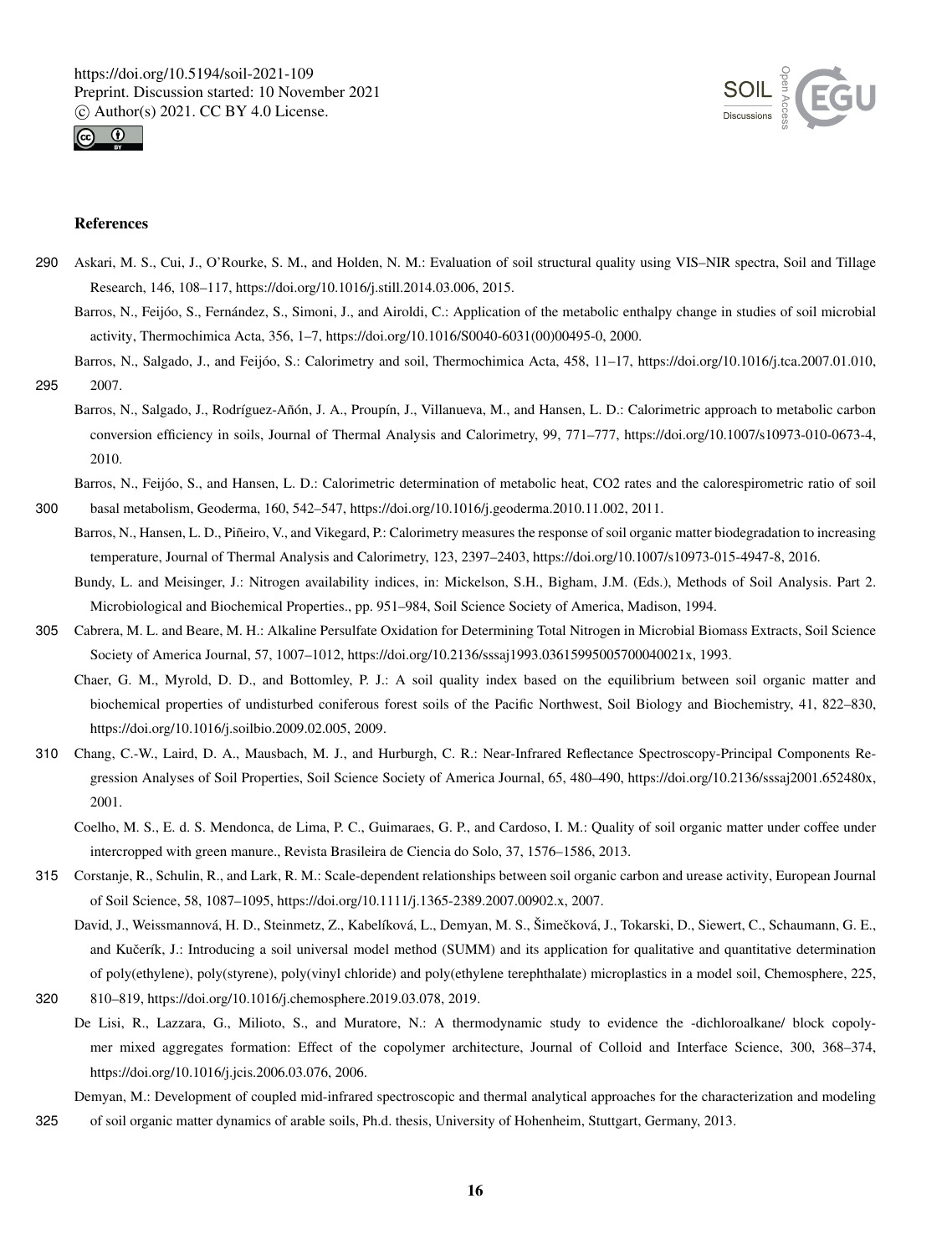



- Demyan, M. S., Rasche, F., Schulz, E., Breulmann, M., Müller, T., and Cadisch, G.: Use of specific peaks obtained by diffuse reflectance Fourier transform mid-infrared spectroscopy to study the composition of organic matter in a Haplic Chernozem, European Journal of Soil Science, 63, 189–199, https://doi.org/10.1111/j.1365-2389.2011.01420.x, 2012.
- Demyan, M. S., Rasche, F., Schütt, M., Smirnova, N., Schulz, E., and Cadisch, G.: Combining a coupled FTIR-EGA system and in situ
- 330 DRIFTS for studying soil organic matter in arable soils, Biogeosciences, 10, 2897–2913, https://doi.org/10.5194/bg-10-2897-2013, 2013. Donato, D. I., Lazzara, G., and Milioto, S.: Thermogravimetric analysis, Journal of Thermal Analysis and Calorimetry, 101, 1085–1091, https://doi.org/10.1007/s10973-010-0717-9, 2010.
	- Fernández, J. M., Peltre, C., Craine, J. M., and Plante, A. F.: Improved Characterization of Soil Organic Matter by Thermal Analysis Using CO 2 /H 2 O Evolved Gas Analysis, Environmental Science & Technology, 46, 8921–8927, https://doi.org/10.1021/es301375d, 2012.
- 335 Forster, J.: Soil nitrogen, in: Alef, K., Nannipieri, P. (Eds.), Methods in Applied Soil Microbiology and Biochemistry., pp. 79–87, Academic Press, London, 1995.
	- Giacometti, C., Demyan, M. S., Cavani, L., Marzadori, C., Ciavatta, C., and Kandeler, E.: Chemical and microbiological soil quality indicators and their potential to differentiate fertilization regimes in temperate agroecosystems, Applied Soil Ecology, 64, 32–48, https://doi.org/10.1016/j.apsoil.2012.10.002, 2013.
- 340 Gil-Sotres, F., Trasar-Cepeda, C., Leirós, M., and Seoane, S.: Different approaches to evaluating soil quality using biochemical properties, Soil Biology and Biochemistry, 37, 877–887, https://doi.org/10.1016/j.soilbio.2004.10.003, 2005.
	- Harris, J. A., Ritz, K., Coucheney, E., Grice, S. M., Lerch, T. Z., Pawlett, M., and Herrmann, A. M.: The thermodynamic efficiency of soil microbial communities subject to long-term stress is lower than those under conventional input regimes, Soil Biology and Biochemistry, 47, 149–157, https://doi.org/10.1016/j.soilbio.2011.12.017, 2012.
- 345 Herrmann, A. M., Coucheney, E., and Nunan, N.: Isothermal Microcalorimetry Provides New Insight into Terrestrial Carbon Cycling, Environmental Science & Technology, 48, 4344–4352, https://doi.org/10.1021/es403941h, 2014.
	- Hütsch, B. W., Augustin, J., and Merbach, W.: Plant rhizodeposition an important source for carbon turnover in soils, Journal of Plant Nutrition and Soil Science, 165, 397, https://doi.org/10.1002/1522-2624(200208)165:4<397::AID-JPLN397>3.0.CO;2-C, 2002.
	- ISO 14235: Soil quality Determination of organic carbon by sulfochromic oxidation., Tech. rep., International Organization for Standard-
- 350 ization, Geneva, Switzerland., 1998.
	- ISO 14240-2: Determination of soil microbial biomass Part 2: Fumigation-extraction method., Tech. rep., International Organization for Standardization, Geneva, Switzerland, 1997.
	- ISO 15685: Soil quality Determination of potential nitrification and inhibition of nitrification Rapid test by ammonium oxidation., Tech. rep., International Organization for Standardization, Geneva, Switzerland, 2012.
- 355 ISO 16072: Soil quality Laboratory methods for determination of microbial soil respiration., Tech. rep., International Organization for Standardization, Geneva, Switzerland, 2002.
	- Jensen, J. L., Schjønning, P., Watts, C. W., Christensen, B. T., Peltre, C., and Munkholm, L. J.: Relating soil C and organic matter fractions to soil structural stability, Geoderma, 337, 834–843, https://doi.org/10.1016/j.geoderma.2018.10.034, 2019.
	- Joergensen, R.: The fumigation extraction method, in: Alef, K., Nannipieri, P. (Eds.), Methods in Applied Soil Microbiology and Biochem-
- 360 istry, pp. 382–384, Academic Press, London, 1995.
	- Johnston, A. E., Poulton, P. R., and Coleman, K.: Chapter 1 Soil Organic Matter. Its Importance in Sustainable Agriculture and Carbon Dioxide Fluxes, pp. 1–57, Advances in Agronomy, 1st ed edn., https://doi.org/10.1016/S0065-2113(08)00801-8, 2009.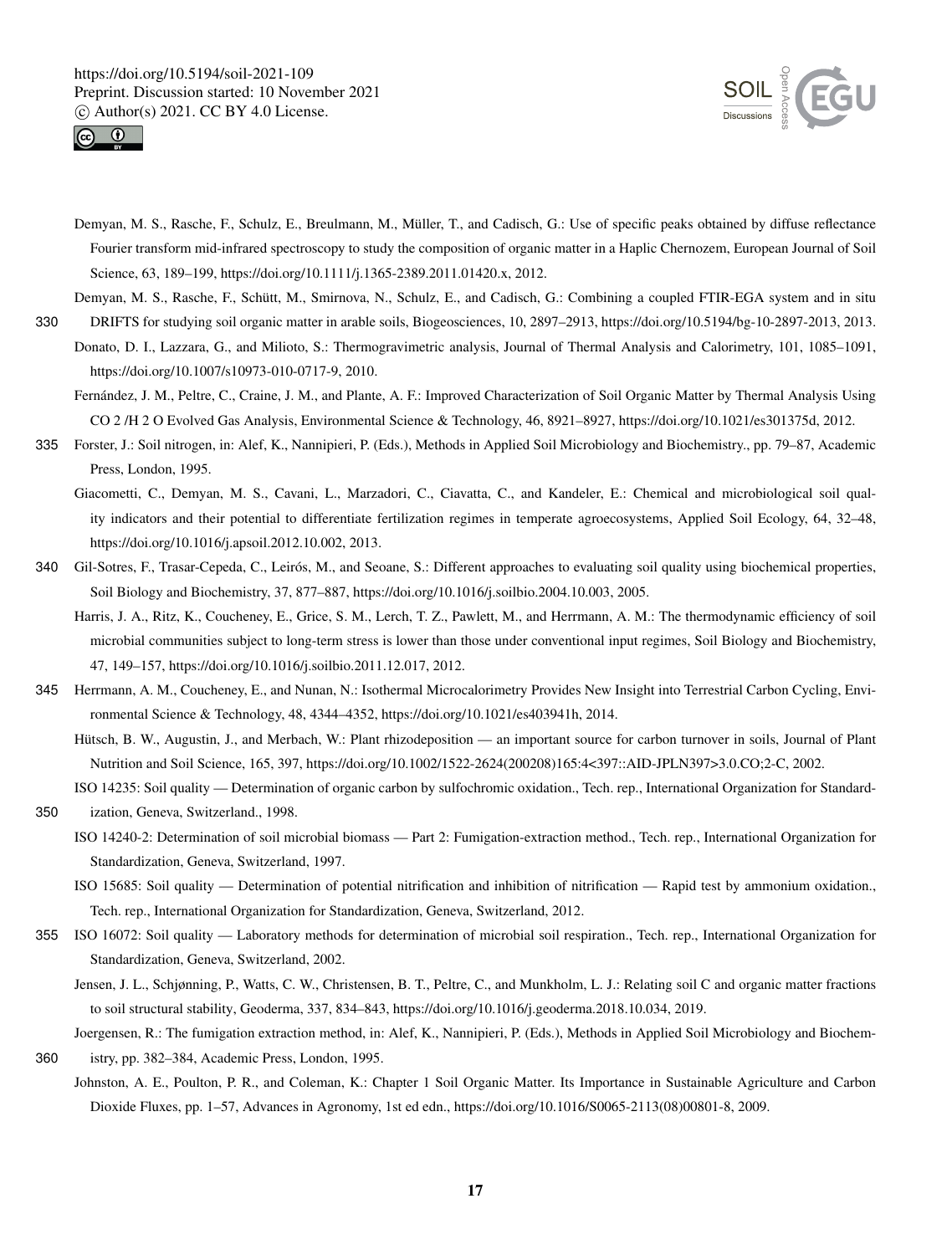



- Kandeler, E.: Bestimmung von nitrat, in: Schinner, F., Öhlinger, R., Kandeler, E., Margesin, R. (Eds.), Bodenbiologische Arbeitsmethoden, chap. Bestimmung, pp. 369–371, Springer, Berlin, 1993.
- 365 Kandeler, E. and Gerber, H.: Short-term assay of soil urease activity using colorimetric determination of ammonium, in: Biology and Fertility of Soils, pp. 68–72, 1988.
	- Kleber, M. and Johnson, M. G.: Advances in Understanding the Molecular Structure of Soil Organic Matter, pp. 77–142, https://doi.org/10.1016/S0065-2113(10)06003-7, 2010.
- Knox, N., Grunwald, S., McDowell, M., Bruland, G., Myers, D., and Harris, W.: Modelling soil carbon fractions with visible near-infrared 370 (VNIR) and mid-infrared (MIR) spectroscopy, Geoderma, 239-240, 229–239, https://doi.org/10.1016/j.geoderma.2014.10.019, 2015.
- Kristl, M., Muršec, M., Šuštar, V., and Kristl, J.: Application of thermogravimetric analysis for the evaluation of organic and inorganic carbon contents in agricultural soils, Journal of Thermal Analysis and Calorimetry, 123, 2139–2147, https://doi.org/10.1007/s10973-015-4844-1, 2016.
- Kucerik, J.: Encyclopedia of Geochemistry, Encyclopedia of Earth Sciences Series, Springer International Publishing, Cham, 375 https://doi.org/10.1007/978-3-319-39193-9, 2017.
	- Kučerík, J. and Siewert, C.: Practical application of thermogravimetry in soil science, Journal of Thermal Analysis and Calorimetry, 116, 563–570, https://doi.org/10.1007/s10973-013-3609-y, 2014.
		- Kučerík, J., Čtvrtníčková, A., and Siewert, C.: Practical application of thermogravimetry in soil science, Journal of Thermal Analysis and Calorimetry, 113, 1103–1111, https://doi.org/10.1007/s10973-012-2849-6, 2013.
- 380 Kučerík, J., Tokarski, D., Demyan, M. S., Merbach, I., and Siewert, C.: Linking soil organic matter thermal stability with contents of clay, bound water, organic carbon and nitrogen, Geoderma, 316, 38–46, https://doi.org/10.1016/j.geoderma.2017.12.001, 2018.
	- Kučerík, J., Svatoň, K., Malý, S., Brtnický, M., Doležalová-Weismannová, H., Demyan, M. S., Siewert, C., and Tokarski, D.: Determination of soil properties using thermogravimetry under laboratory conditions, European Journal of Soil Science, 71, 415–419, https://doi.org/10.1111/ejss.12877, 2020.
- 385 Martinez-Salgado, M. M., Gutierrez-Romero, V., Jannsens, M., and R, O.-B.: Biological soil quality indicators: a review, Current Research, Technology and Education Topics in Applied Microbiology and Microbial Biotechnology, pp. 319–328, 2010.
	- Miguéns, T., Leirós, M. C., Gil-Sotres, F., and Trasar-Cepeda, C.: Biochemical properties of vineyard soils in Galicia, Spain, Science of The Total Environment, 378, 218–222, https://doi.org/10.1016/j.scitotenv.2007.01.050, 2007.
- Parikh, S. J., Goyne, K. W., Margenot, A. J., Mukome, F. N., and Calderón, F. J.: Soil Chemical Insights Provided through Vibrational 390 Spectroscopy, pp. 1–148, https://doi.org/10.1016/B978-0-12-800132-5.00001-8, 2014.
	- Pell, M., Stenstrom, J., and Granhall, U.: Soil Respiration, in: Bloem, J., D.W., H., Benedetti, A. (Eds.), Microbiological Methods for Assessing Soil Quality., pp. 117–126, CABI Publishing, 2005.
		- Plante, A. F., Fernández, J. M., and Leifeld, J.: Application of thermal analysis techniques in soil science, Geoderma, 153, 1–10, https://doi.org/10.1016/j.geoderma.2009.08.016, 2009.
- 395 Plante, A. F., Conant, R. T., Carlson, J., Greenwood, R., Shulman, J. M., Haddix, M. L., and Paul, E. A.: Decomposition temperature sensitivity of isolated soil organic matter fractions, Soil Biology and Biochemistry, 42, 1991–1996, https://doi.org/10.1016/j.soilbio.2010.07.022, 2010.
	- Poláková, Š., Kubík, L., Prášková, L., Malý, S., Němec, P., and Staňa, J.: Monitoring of agricultural soils in the Czech Republic 1992-2013, 2017.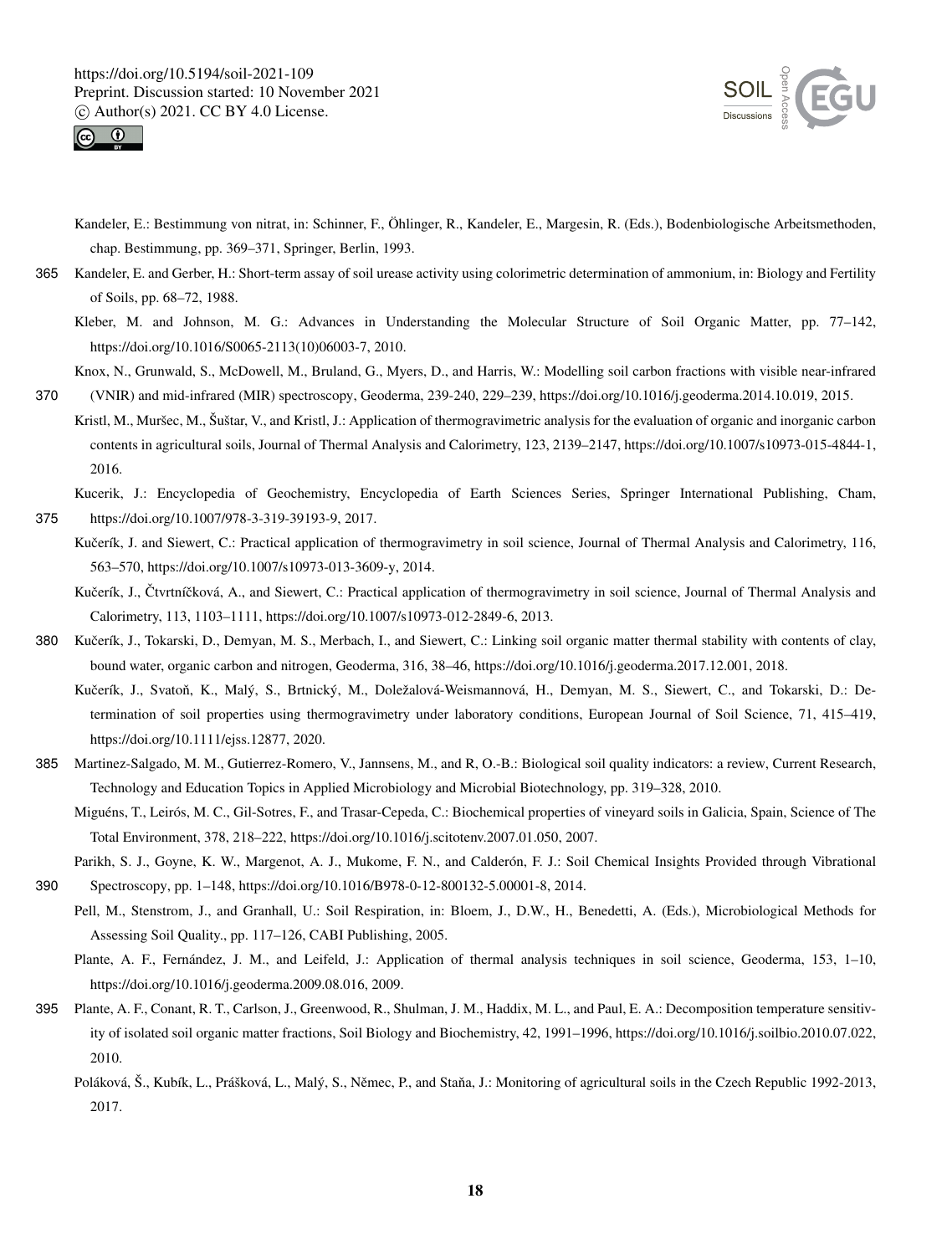



- 400 Pospíšilová, L., Formanek, P., Kucerik, J., Liptaj, T., Losak, T., and Martensson, A.: Land use effects on carbon quality and soil biological properties in Eutric Cambisol, Acta Agriculturae Scandinavica, Section B - Soil & Plant Science, 61, 661–669, https://doi.org/10.1080/09064710.2010.539576, 2011.
	- Rotaru, A. and Gosa, M.: Computational thermal and kinetic analysis, Journal of Thermal Analysis and Calorimetry, 97, 421–426, https://doi.org/10.1007/s10973-008-9772-x, 2009.
- 405 Rotaru, A., Nicolaescu, I., Rotaru, P., and Neaga, C.: Thermal characterization of humic acids and other components of raw coal, Journal of Thermal Analysis and Calorimetry, 92, 297–300, https://doi.org/10.1007/s10973-007-8816-y, 2008.
	- Rousk, J. and Bengtson, P., eds.: The Microbial Regulation of Global Biogeochemical Cycles, Frontiers Research Topics, Frontiers Media SA, https://doi.org/10.3389/978-2-88919-297-7, 2014.

Siewert, C.: Investigation of the Thermal and Biological Stability of Soil Organic Matter, Ph.D. thesis, Shaker, Aachen, Germany, 2001.

- 410 Siewert, C.: Rapid Screening of Soil Properties using Thermogravimetry, Soil Science Society of America Journal, 68, 1656–1661, https://doi.org/10.2136/sssaj2004.1656, 2004.
	- Siewert, C. and Kučerík, J.: Practical applications of thermogravimetry in soil science, Journal of Thermal Analysis and Calorimetry, 120, 471–480, https://doi.org/10.1007/s10973-014-4256-7, 2015.

Siewert, C., Demyan, M. S., and Kučerík, J.: Interrelations between soil respiration and its thermal stability, Journal of Thermal Analysis

- 415 and Calorimetry, 110, 413–419, https://doi.org/10.1007/s10973-011-2099-z, 2012.
- Stenberg, B., Viscarra Rossel, R. A., Mouazen, A. M., and Wetterlind, J.: Visible and Near Infrared Spectroscopy in Soil Science, pp. 163–215, https://doi.org/10.1016/S0065-2113(10)07005-7, 2010.
	- Tokarski, D., Wiesmeier, M., Doležalová Weissmannová, H., Kalbitz, K., Scott Demyan, M., Kučerík, J., and Siewert, C.: Linking thermogravimetric data with soil organic carbon fractions, Geoderma, 362, 114 124, https://doi.org/10.1016/j.geoderma.2019.114124, 2020.
- 420 Trasar-Cepeda, C., Leirs, C., Gil-Sotres, F., and Seoane, S.: Towards a biochemical quality index for soils: An expression relating several biological and biochemical properties, Biology and Fertility of Soils, 26, 100–106, https://doi.org/10.1007/s003740050350, 1997.
	- Vuong, T. X., Heitkamp, F., Jungkunst, H. F., Reimer, A., and Gerold, G.: Simultaneous measurement of soil organic and inorganic carbon: evaluation of a thermal gradient analysis, Journal of Soils and Sediments, 13, 1133–1140, https://doi.org/10.1007/s11368-013-0715-1, 2013.
- 425 Wang, Y., Lu, S., Ren, T., and Li, B.: Bound Water Content of Air-Dry Soils Measured by Thermal Analysis, Soil Science Society of America Journal, 75, 481–487, https://doi.org/10.2136/sssaj2010.0065, 2011.
	- Wetterlind, J.: Plant Mineral Nutrients, vol. 953 of *Methods in Molecular Biology*, Humana Press, Totowa, NJ, https://doi.org/10.1007/978- 1-62703-152-3, 2013.

Wolińska, A., Górniak, D., Zielenkiewicz, U., Goryluk-Salmonowicz, A., Kuźniar, A., Stępniewska, Z., and Błaszczyk, M.: Microbial bio-

- 430 diversity in arable soils is affected by agricultural practices, International Agrophysics, 31, 259–271, https://doi.org/10.1515/intag-2016- 0040, 2017.
	- Yakovchenko, V. P. and Sikora, L. J.: Modified dichromate method for determining low concentrations of extractable organic carbon in soil, Communications in Soil Science and Plant Analysis, 29, 421–433, https://doi.org/10.1080/00103629809369955, 1998.

Zbíral, J., Čižmár, D., Malý, S., and Obdržálková, E.: Determination of glomalin in agriculture and forest soils by near-infrared spectroscopy,

435 Plant, Soil and Environment, 63, 226–230, https://doi.org/10.17221/181/2017-PSE, 2017.